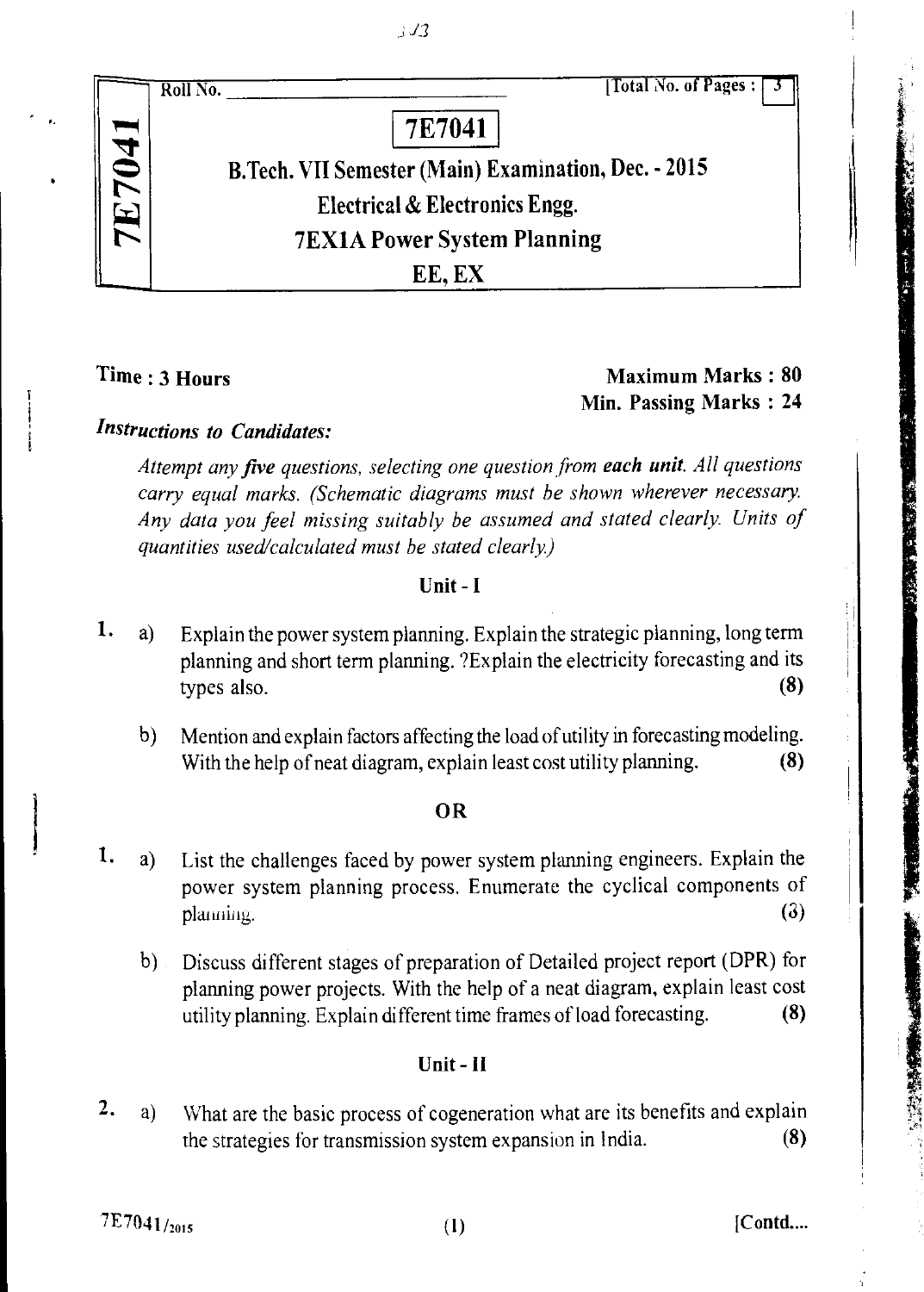b) Enumerate elaborately on the desirable generation options for next 25 years for India as per CEA and World bank. Write descriptive notes on

 $\mathcal{F} \rightarrow \mathcal{F}$ 

- i) Boiler renovation and
- ii) Power policy and trading. (8)

#### OR

- 2. a) Write a descriptive note on selection of voltage levels in India for the transmission and distribution. Explain concept of rational tariffs. (8)
	- b) Explain power pooling and trading in India and its role in power system planning. Explain the components of rural electrification planning. (8)

### Unit - III

- 3. a) Enumerate different trades and issues that planners and operators have to cope with during reliability planning. Explain the various methods of load Enumerate different trades and issues that planners and operators have to cope with during reliability planning. Explain the various methods of load management. (8)
	- b) Describe the two methods of reliability assessment. Write a descriptive note on CEA's reliability planning criterion. (8)

#### OR

- 3. a) Explain system adequacy and security of power system reliability. Explain reliability evaluation and calculations. Explain basic methods to evaluate generation reliability. (8)
	- b) What do you mean by state estimation. Explain with the help of block diagram the function of state estimation and also explain the function of power system What do you mean by state estimation. Explain with the help of block diagram<br>the function of state estimation and also explain the function of power system<br>simulator. (8)

#### Unit - IV

- 4. a) What is insulation coordination and explain the principle of insulation coordination. (8)
	- b) Explain the green house effect and its technological impact. Define wheeling in power system and list the typical objectives of wheeling. (8)

5.

 $\mathcal{L}$ 

 $\mathbf{t}$ 

 $a$ ,

b

 $4<sup>1</sup>$ 

5.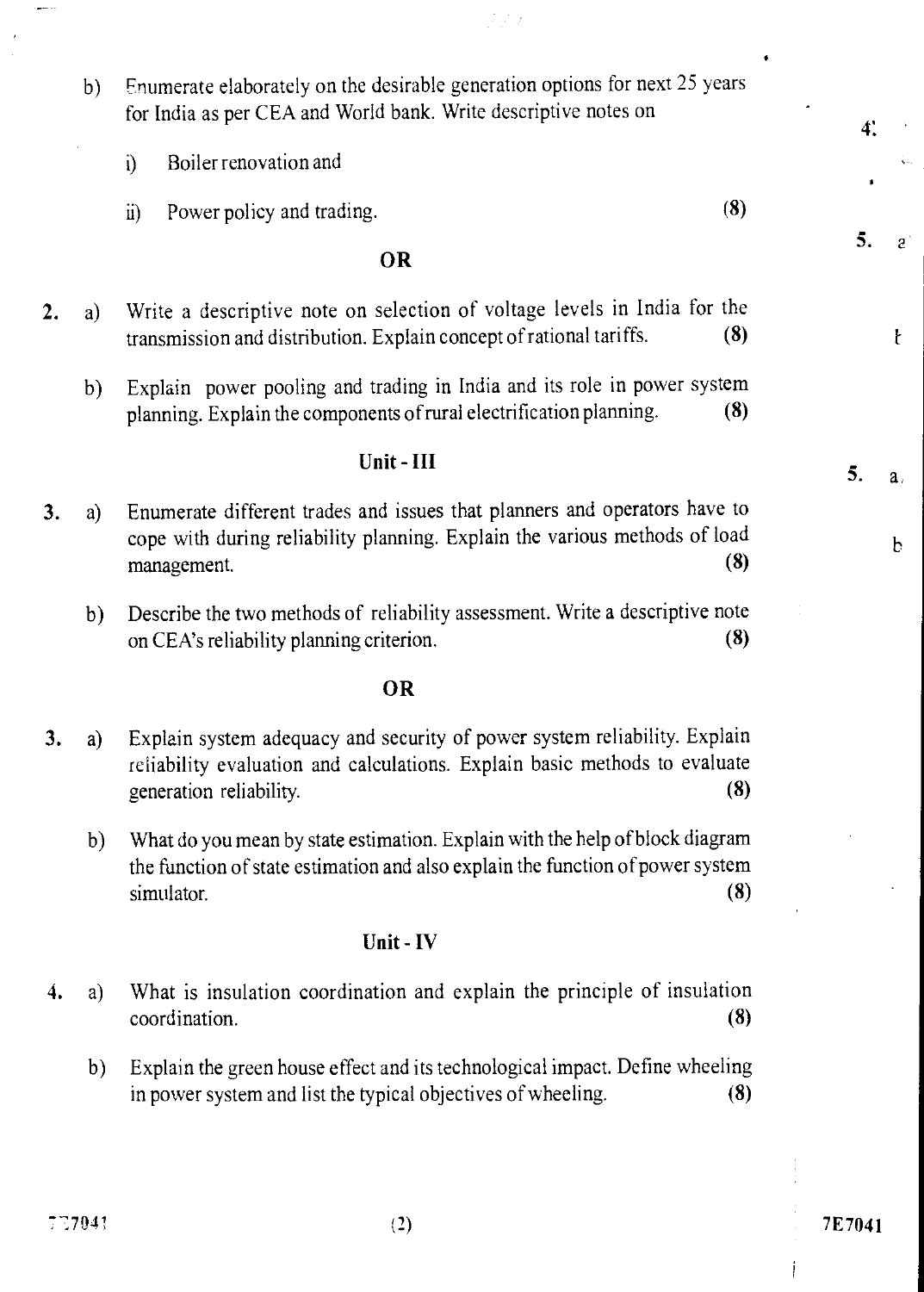4. What the sources of generation and absorption of reactive power in transmission and distribution lines. (16)

# Unit - V

- 5. a) Explain main steps in Optimal power system planning and WASP programme for generation system expansion planning. (8)
	- b) Explain seven modular programmes of WASP package with block diagram representation. (8)

## OR

- 5. a) Explain formulation of least cost optimization problem incorporating the capital with block diagrams. (8)
	- b) Explain minimum assured reliability constraints by using optimization techniques of solution by programming. (8)

Kanada Ka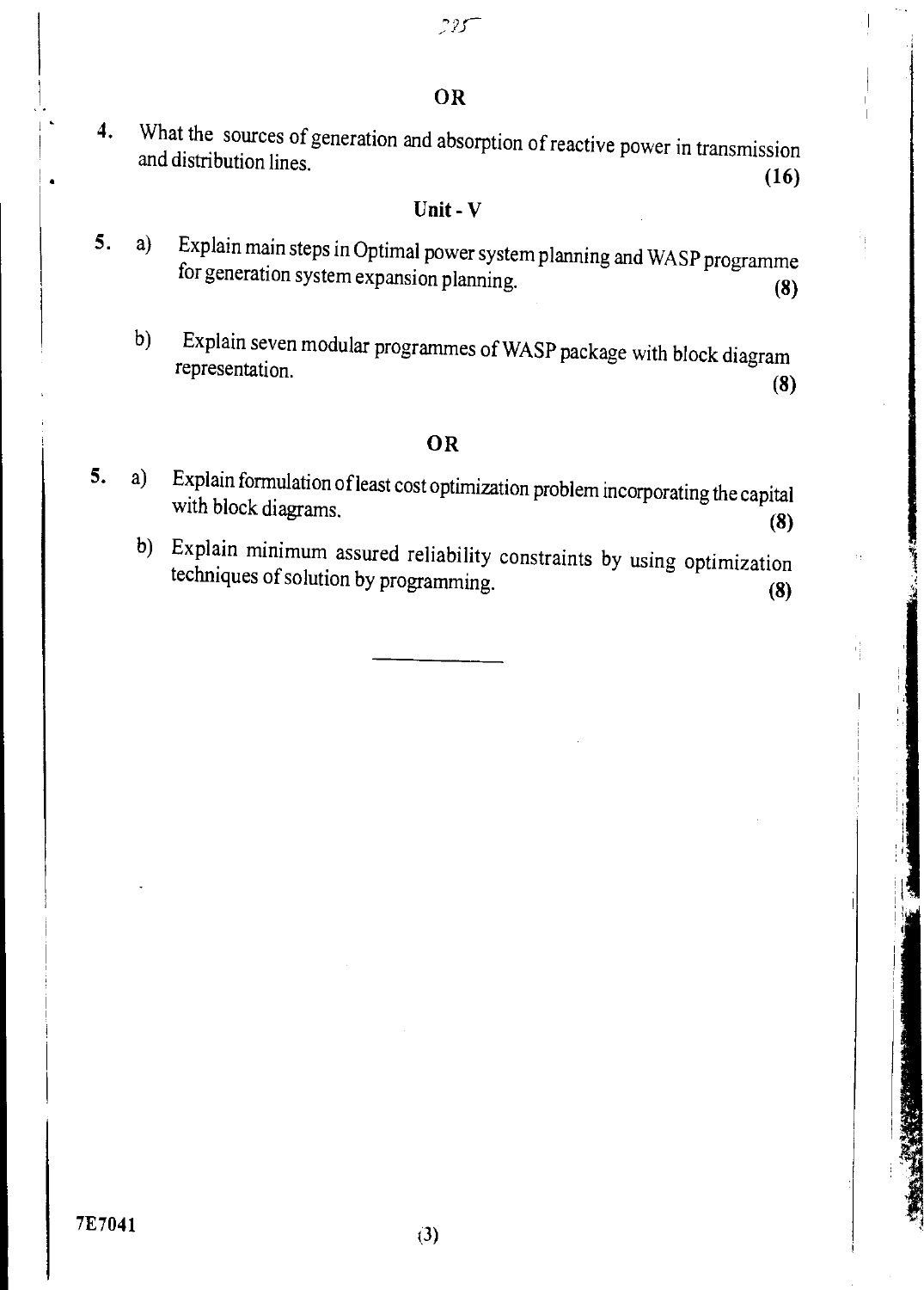| [Total No. of Pages:<br>Roll No.                          |
|-----------------------------------------------------------|
| 7E7042                                                    |
| B.Tech. VII Semester (Main/Back) Examination, Dec. - 2015 |
| <b>Electrical &amp; Electronics Engg.</b>                 |
| <b>7EX2A Power System Analysis</b>                        |
| EE, EX                                                    |

Time : 3 Hours Maximum Marks : 80 Min. Passing Marks : 24 #### *Instructions to Candidates:*

*Attempt any five questions, selecting one question from each unit. All questions carry equal marks. (Schematic diagrams must be shown wherever necessary. Any data you feel missing suitably be assumed and stated clearly. Units of quantities used/calculated must be stated clearly.* 

#### Unit - **I**

- **1.** a) Show that in three-phase system how the per-unit values remain same, whether Calculated using per-phase basis or three-phase base quantities. (6)
	- b) Show how the various elements (generator, motor, transformer, line, loads etc.) of any power system network are represented on impedance / reactance diagram on single-phase basis, for use under balanced conditions. (10)

#### OR

1. a) Constitute the bus admittance matrix for the following network (Fig - 1)(12)



b) How the modifications in the existing Y -bus can be effected, explain. **(4)** 

 $7E7042 /_{2015}$  [Contd....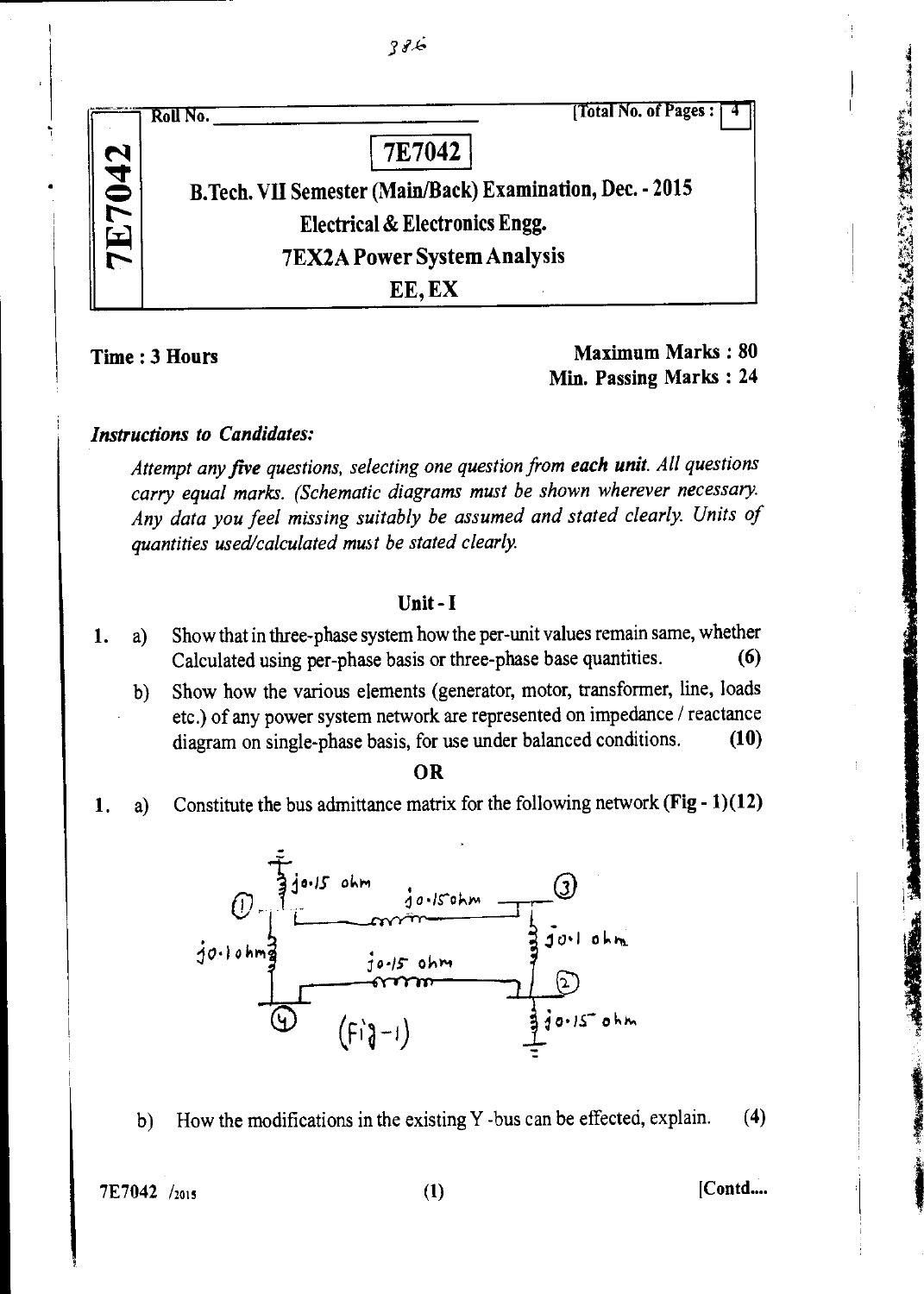## 7l\*

#### Unit - II

- 2. a) Derive the mathematical equation for short circuit on a transmission line, stating the used assumptions in doing so, and also draw the waveform of short  $\frac{circuit current.}{(10)}$ 
	- b) Bus impedance matrix  $(Z_{bus})$  for network of fig 2 is shown below:



Obtain the modified Z-bus for above given  $Z_{bus}$  when one ohm element is connected between bus (1) and bus (3).  $\qquad \qquad \text{(6)}$ 

#### OR

- 2. a) Describe the method of computing short circuit current through Thevenin theorem for short circuit of a loaded synchronous machine. (8)
	- b) Describe the algorithm for short circuit study for short circuit calculations for a given n-bus system (fig - 3) operating at steady load when  $r<sup>th</sup>$  bus is faulted through a fault impedance  $Z^f$ . (8)



#### Unit - Ill

3. a) Describe how the positive and negative voltages  $&$  currents undergo a phase shift in passing through a deta-star transformer. (8)

 $7E7042$  (2)

7E7042

 $X$ the

 $R_{\epsilon}$  $X_{1}$  $(\triangle$ 

Fit

a)

b)

4. A

 $\overline{4}$ .

 $\mathbf{d}$ .

 $\mathbf b$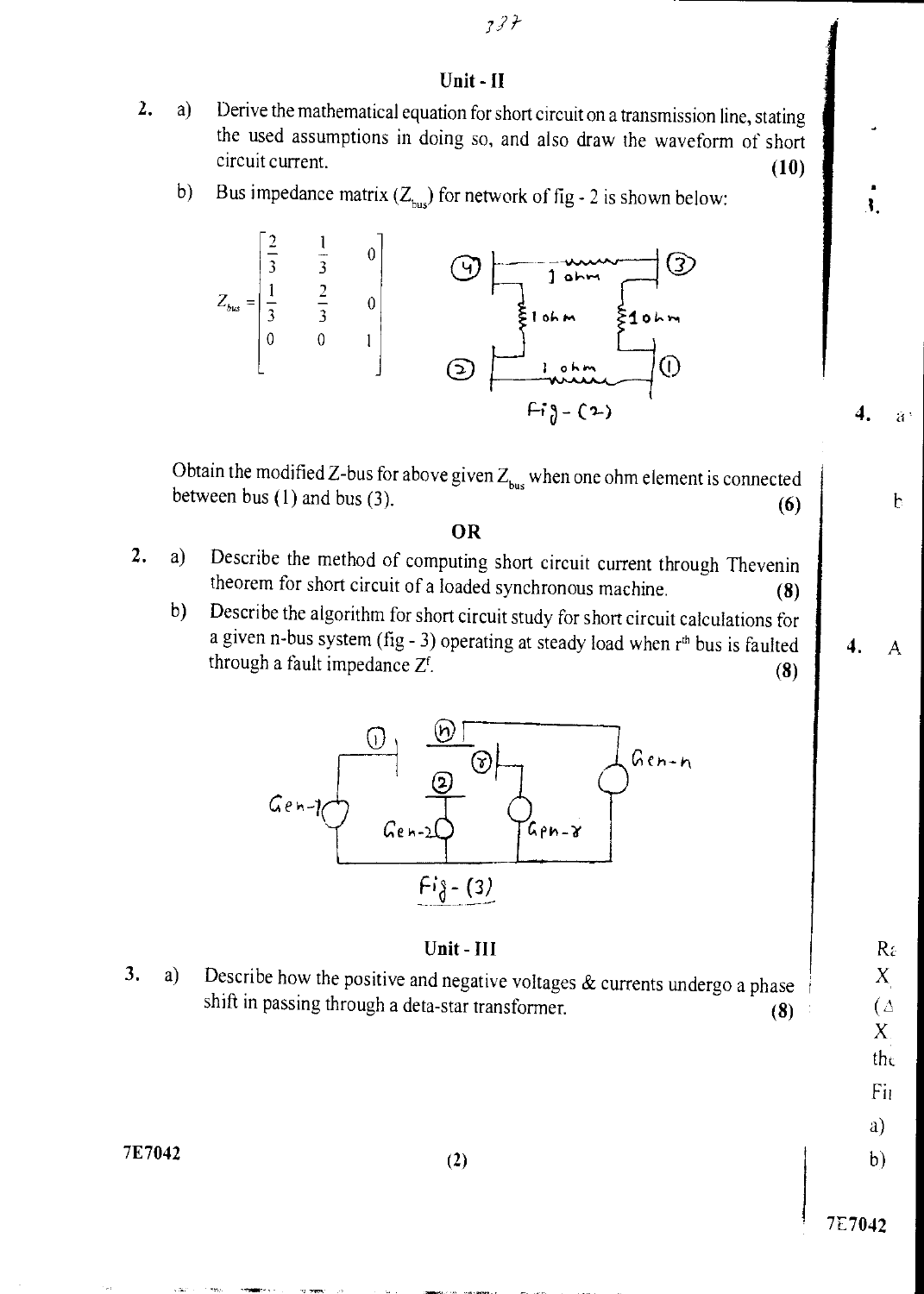*3a '* 

b) Show that a fully transposed transmission line has equal positive and negative sequence impedances and zero sequence impedance is much larger than positive (or negative) sequence impedance. (8) b) Show that a fully transposed transmission<br>sequence impedances and zero sequen<br>positive (or negative) sequence impedant<br>0)<br>3. a) Show that the symmetrical component tr

- 3. a) Show that the symmetrical component transformation is power invariant. (4)
	- b) A 30 MVA, 11kV generator has  $Z_1 = Z_2 = j0.2$  pu.  $Z_0 = j0.05$  pu. A line to ground fault occurs on the generator terminals. Find the fault current and line to line voltages during fault conditions. Assume that the generator neutral is solidly grounded and that the generator is operating at no load and at rated voltage at the occurrence of fault. (12)

#### Unit - IV

- 4. a) Starting from basic conditions for a line to line fault with fault impedance  $Z^f$ , obtain fault current expression and show how the connection of sequence ed networks can be represented for line to line fault. (8)<br>
(8) A 50 MVA, 11 kV, 3-phase alternator was subjected to different types of faults.
- $(6)$  b) A 50 MVA, 11 kV, 3-phase alternator was subjected to different types of faults. The fault currents were: 3-phase fault 1870 Amp, line to line fault 2590 Amp, single line to ground fault 4130 Amp. The alternator neutral is solidly grounded.<br>Find the per unit values of three - sequence reactances of the alternator. (8) Find the per unit values of three - sequence reactances of the alternator.

# for  $\parallel$  **OR**

ed 4. A single line-to-ground fault (on phase-a) occurs on the bus 1 of system of fig.4.



Rating of generator and motor both is 1200 kVA, 600 volt with  $X_1 = X_2 = 10\%$ ,  $X_0$  = 5%. Each three- phase transformer is rated 1200 kVA, 600 volt/3300 volt  $($   $\Delta$ -Y) with leakage reactance of 5%. The reactances of the transmission line are  $X_1 = X_2 = 20\%$  and  $X_0 = 40\%$  on a base of 1200 kVA, 3300 volt. The reactances of the neutral grounding reactors are 5% on the kVA and voltage base of machine. Find

- a) Current in the fault
- b) Short circuit current on the transmission line in all the three phases. (16)

 $7E7042$  [Contd....]

Ise (8)

;

ng prt

;8)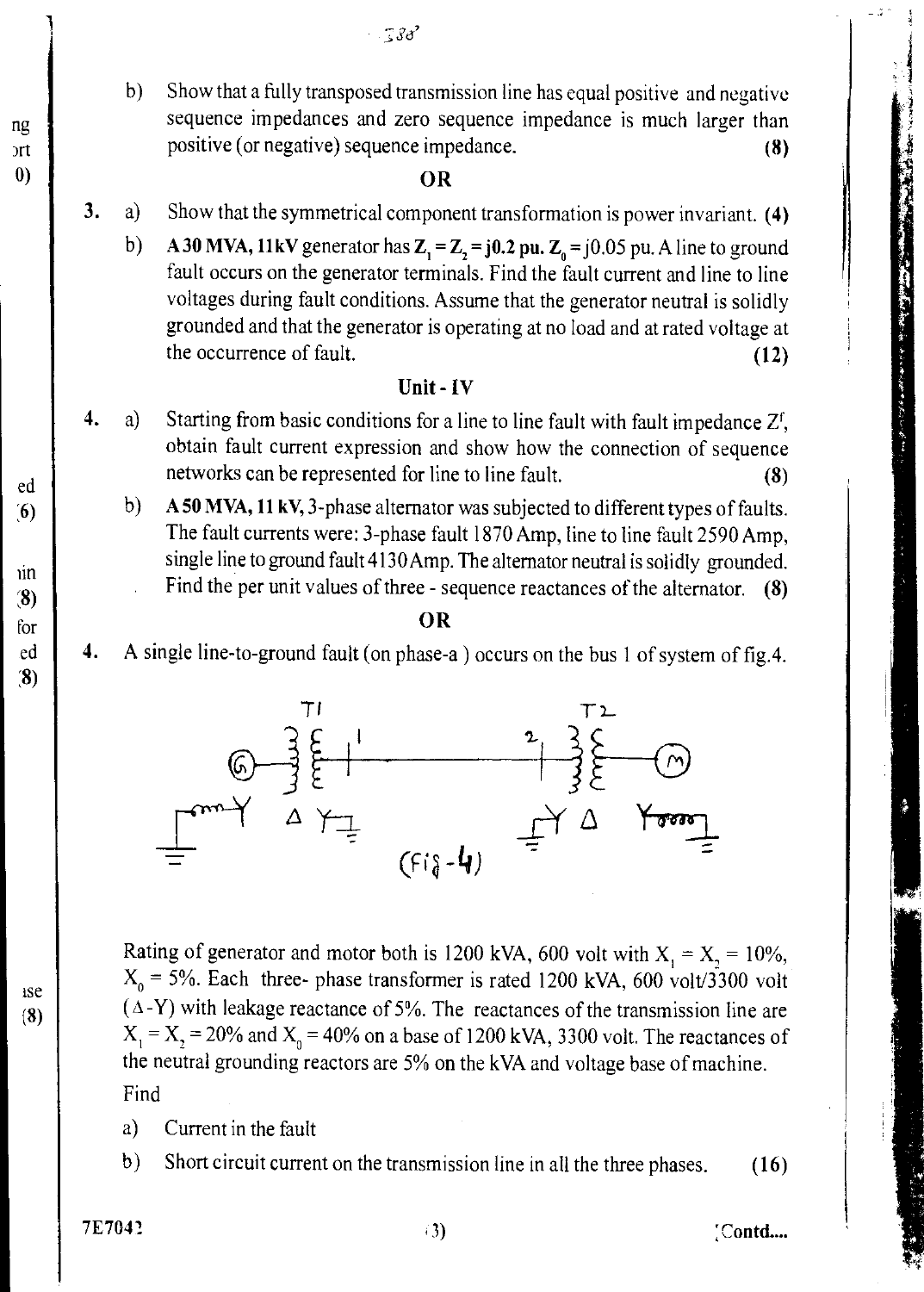Unit - V

- when system has PQ and PV buses both. (12) 5. a) Describe the procedure by flow chart for Gauss -Seidal method for load flow
	- (4) b) Describe how the non-linear static load flow equations for an n-bus system are formed.

## OR

- 5. a) Describe the constitution of Jacobian matrix for one slack bus, one PQ bus and one PV bus system (ie a three-bus system), describing the mathematical expression for each element of Jacobian matrix of Newton-Raphson load flow method involving real and reactive power and phase-angle and voltage of related buses as applicable. (12)
	- b) Present the comparison of Gauss-Seidal, Newton Raphson and Fast Decoupled load flow studies describing their suitability, advantages, disadvantages and Present the comparison of Gauss-Serian, Newton Ruphson and Tast Decoupled<br>load flow studies describing their suitability, advantages, disadvantages and<br>applications etc. (4)

Time:

*Instru* 

y.  $\mathcal{C}$ . έú,

b

c

a

 $\mathbf b$ 

1.

2. a)

1. a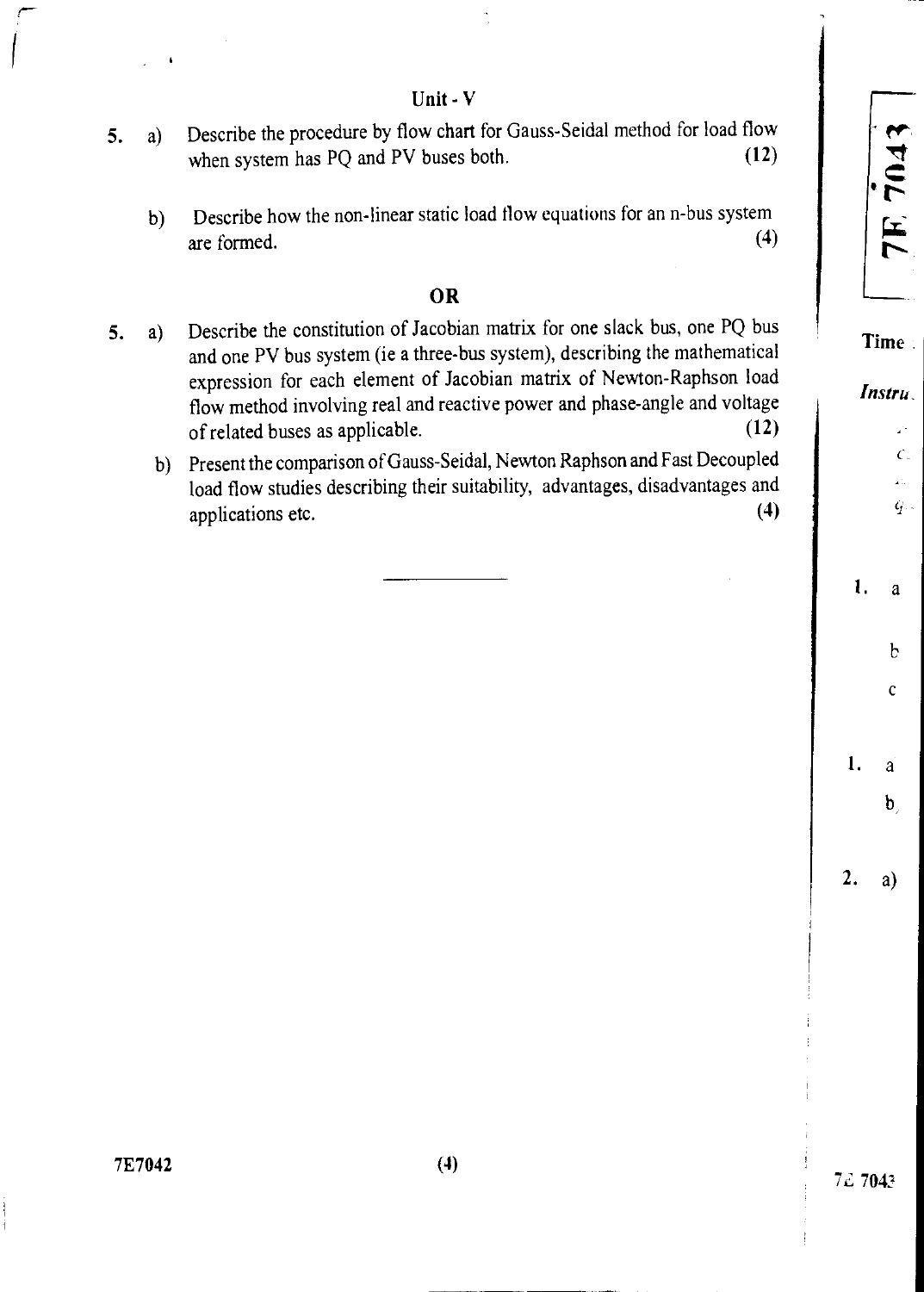$-75 - 300$ 



Time : 3 Hours

# *Maximum* Marks : 80 Min. Passing Marks : 24

# *Instructions to Candidates:*

*Attempt any five questions, selecting one question from each unit. All questions carry equal marks. (Schematic diagrams must be shown wherever necessary. Any data you feel missing suitably be assumed and stated clearly. Units of quantities used/calculated must be stated clearly)* 

#### Unit - I

| a) | Define the terms-natural intelligence and artificial intelligence. How do you<br>differentiate between the two? | (6) |
|----|-----------------------------------------------------------------------------------------------------------------|-----|
| b) | Define and differentiate between weak and strong AI.                                                            | (5) |
| C) | Write down the foundation of AI                                                                                 | (5) |
|    | OR                                                                                                              |     |

|  | a) Explain in short the working of DENDRAL and MYCIN                                                                                                                                                                                                   | (3) |
|--|--------------------------------------------------------------------------------------------------------------------------------------------------------------------------------------------------------------------------------------------------------|-----|
|  | $\mathbf{L} \mathbf{V} = \mathbf{E} \mathbf{E} \mathbf{I}$ , the set of the set of the set of the set of the set of the set of the set of the set of the set of the set of the set of the set of the set of the set of the set of the set of the set o |     |

b) Explain the structure of the brain and its organization. (8)

## Unit -II

- 2. a) Three missionaries and three cannibals are on one side of a river, along with a boat that can hold one or two people (one for rowing). Find a way to get everyone to the other side, without ever leaving a group of missionaries in oneplace outnumbered by the cannibals in that place (the cannibals eat the missionaries then).
	- i) Formulate the problem precisely, making only those distinctions necessary to ensure a valid solution. Draw a diagram of the complete state space.
	- ii) Implement and solve the problem optimally using an appropriate search algorithm. Is it a good idea to check for repeated states? (6)

 $7E$  7043/2015 (1) [Contd....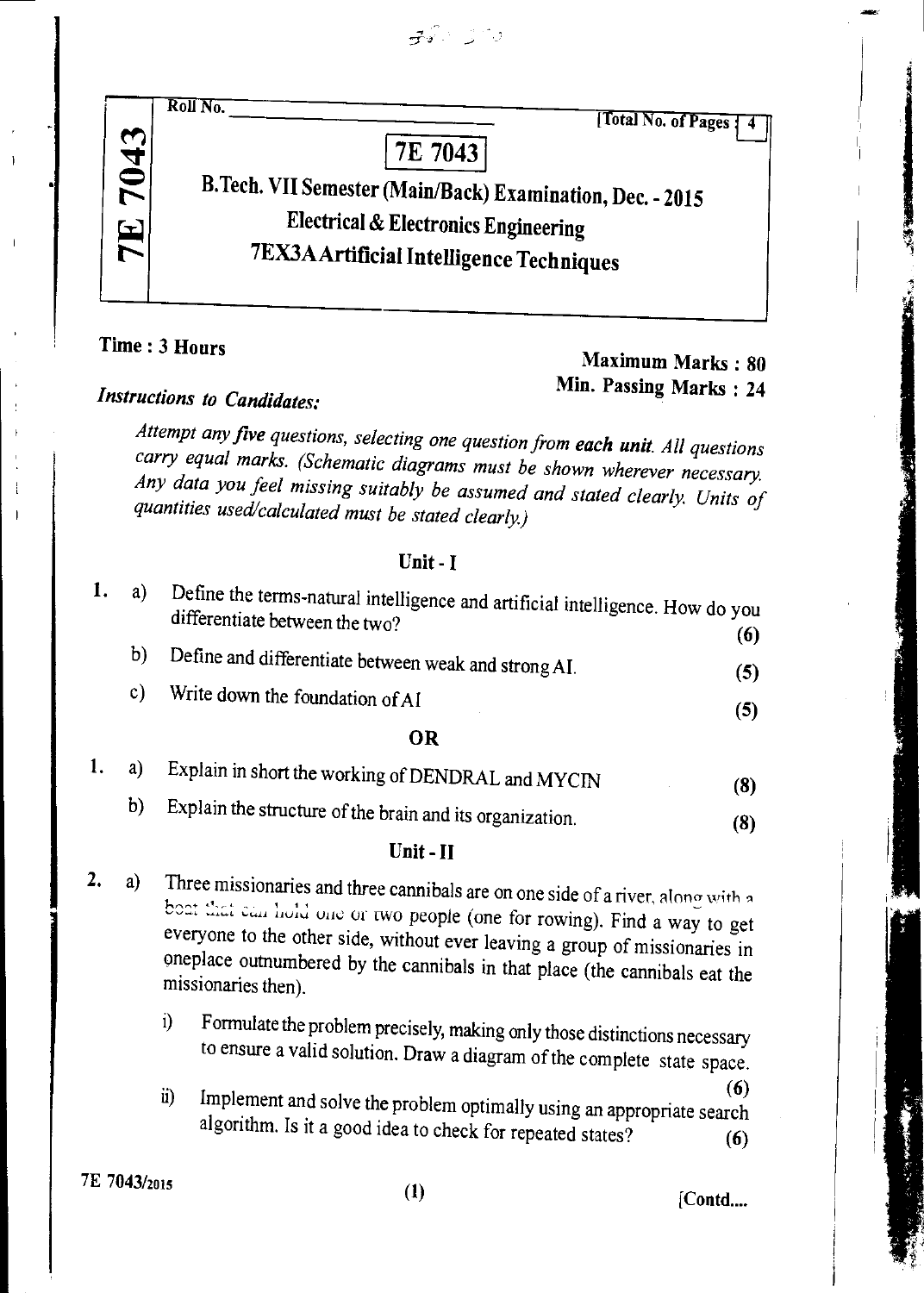hi) Why do you think people have a hard time solving this puzzle, given that the state space is so simple? **(4)** 

#### **OR**

- **2.** a) Write four properties a good system should possess for the knowledge representation in a particular domain. **(5)** 
	- b) What is the difference between knowledge representation and knowledge acquisition? **(5)**
	- c) Differentiate between simple hill climbing and steepest ascent hill climbing algorithms. **(6)**

#### **Unit - III**

- **3.** a) Explain why a single-layer perceptron cannot solve the XOR problem. Use an X, vs. X, plot to show that a straight line cannot separate the XNOR states. List the several aspects to keep in mind when selecting an appropriate neural network structure. **(10) (10)** 
	- b) Explain with the help of a suitable example how Perceptron can be trained using the delta rule. **(6) (6)**

#### **OR**

- **3.** a) Derive the weight update equation for discrete Perceptron and write its summary algorithm. **(8) (8)** 
	- b) Explain with suitable examples, why neural networks can handle massive amount of input/output data more efficiently than conventional computers. **(8)**

#### **Unit - IV**

- **4.** a) What are different types of learning schemes used in training of artificial neural networks? Explain each of them clearly. **(10)** 
	- b) Explain the following terms with respect to Neural networks :
		- i) Stability
		- $\ddot{u}$ **Plasticity**
		- iii) Learning
		- iv) Architecture (6)

#### **OR**

4. a) Explain the limitations of backpropagation learning. Also explain the scope to overcome these limitations. **(8)** 

 $371$ 

5.

a)

P.

5. a)

₿

a)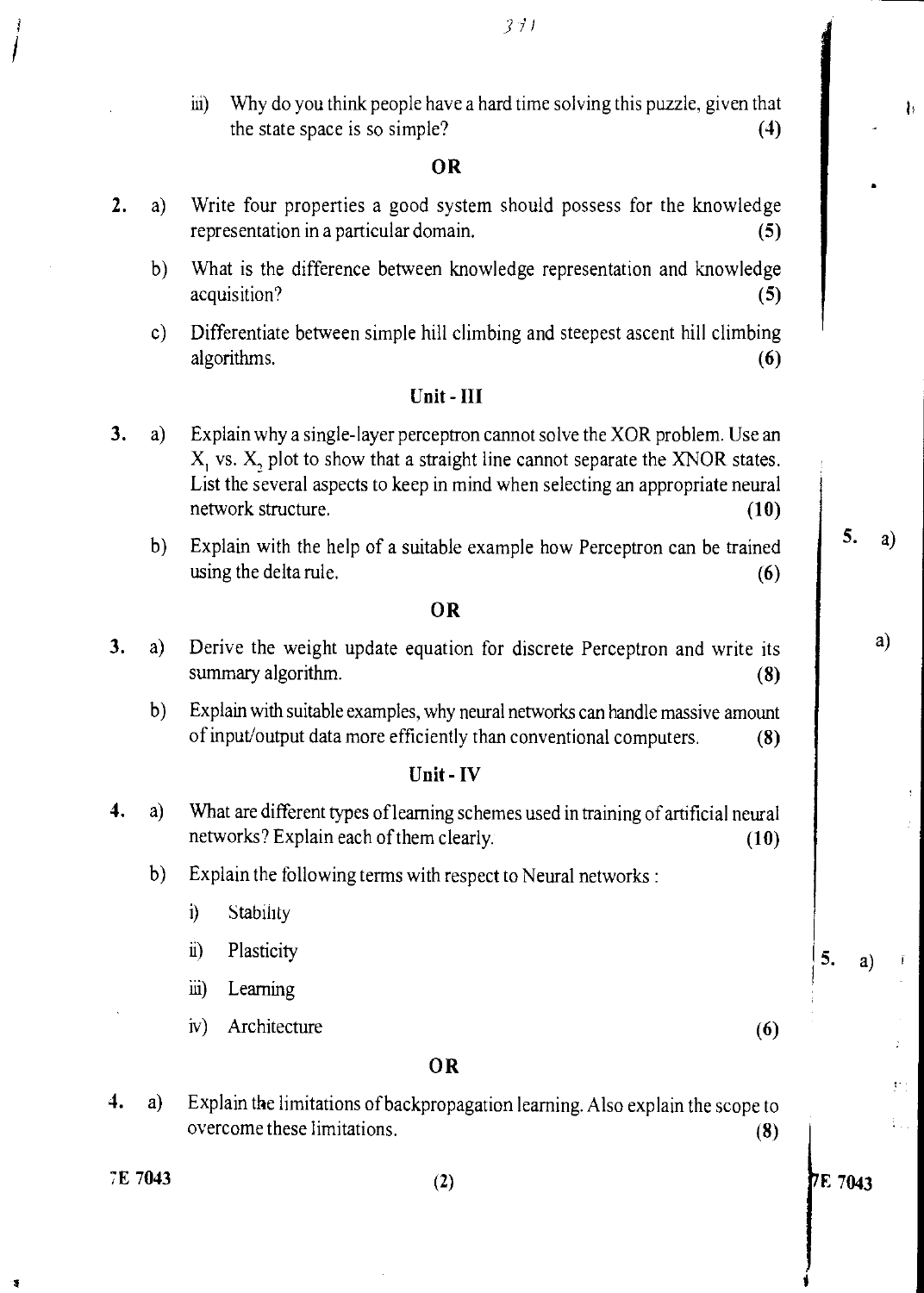b) Consider the simple network below :



Assume that the neurons have a sigmoid activation function and

- i) Perform a forward pass on the network.
- ii) Perform a reverse pass(training)once(target =  $0.5$ ).
- iii) Perform a further forward pass and comment on the result.

#### Unit - V

5. a) Show that when two fuzzy vectors are identical, that is  $a=b$ , the inner product a.b<sup>T</sup> reaches a maximum while the outer product  $a \oplus b^r$  reaches a minimum.

**(10)** 

- a) Consider the problem of finding the shortest route through several cities, such that each city is visited only once and in the end return to the starting city(the travelling salesman problem).Suppose that in order to solve this problem we use a genetic algorithm, in which genes represent links between pairs of cities. For example, a link between london and paris is represented by a single gene 'LP'. Let also assume that the direction in which we travel is not important, so that LP=PL.
	- 0 How many genes will be used in a chromosome of each individual if the number of cities is 10? **(2)**
	- ii) How many genes will be in the alphabet of the algorithm? **(4)**

#### **OR**

- 5. a) Using your own intuition, develop fuzzy membership functions on the real line for the fuzzy number "approximately 2 to approximately 8", Using the following function shapes :
	- i) Symmetric triangles
	- ii) Trapezoids
	- iii) Gaussian functions (8)

t

 $\lambda$ 

 $\ddot{\phantom{0}}$  $\lambda$ 

 $\overline{1}$ 

 $\mathbf{I}$ 1

Il

 $\mathcal{E}$ 

:0 i)

i)

(8)

No. of the American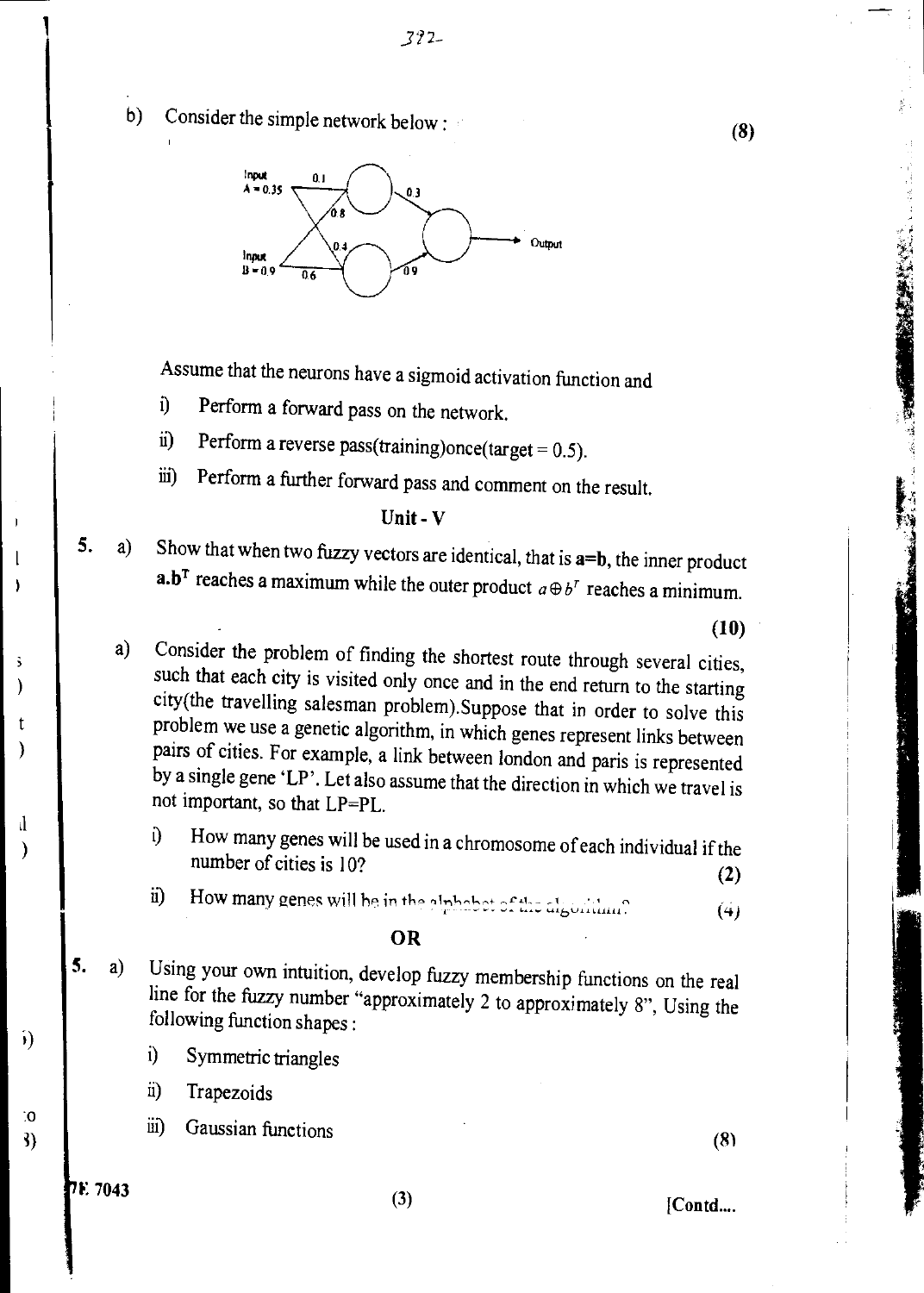$\overline{\Gamma}$ 

Time :  $\circ$ 

 $Atte$ *car An qua* 

a)

b)

 $a)$ 

 $b)$ 

a)

b)

 $\mathbf{E}$ 

 $\Gamma$ 

 $\mathbf{I}$ .

 $\overline{2}$ .

o) A budget airline company operates 3 plains and employs 5 cabin crews. Only one crew can operate on any plain on a single day, and each crew cannot work for more than two days in a row. The company uses all planes everyday. A genetic algorithm is used to work out the best combination of crews on any particular day. i) Suggest what chromosome could represent an individual in this algorithm? (1) ii) Suggest what could be the alphabet of this algorithm? What is its size? (1) iii) Suggest a fitness function for this problem. (2) iv) How many solutions are in this problem? Is it necessary to use Genetic algorithms for solving it? What if the company operated more plains and<br>employed more crews? *Instruct.*  employed more crews?  $\mathbf{I}$ .

و د د.<br>ساد م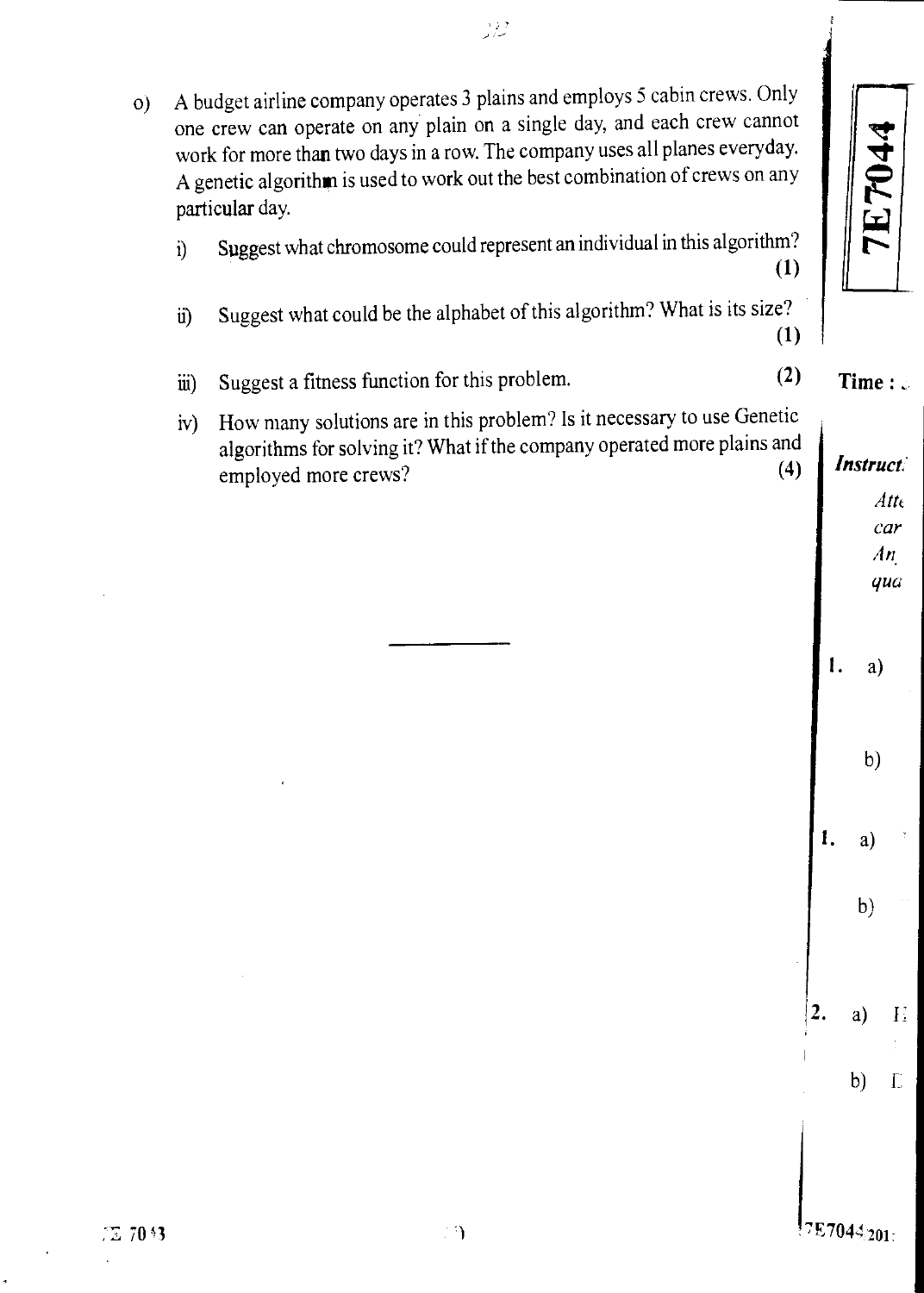|               |                | 324                                                                                                                                                                                                                                                                                               |  |
|---------------|----------------|---------------------------------------------------------------------------------------------------------------------------------------------------------------------------------------------------------------------------------------------------------------------------------------------------|--|
|               |                | <b>Total No. of Pages:</b><br>Roll No.                                                                                                                                                                                                                                                            |  |
|               |                | <b>7E7044</b>                                                                                                                                                                                                                                                                                     |  |
| <b>7E7044</b> |                | B.Tech. VII Semester (Main) Examination Dec. - 2015                                                                                                                                                                                                                                               |  |
|               |                | <b>Electrical &amp; Electronics Engg.</b>                                                                                                                                                                                                                                                         |  |
|               |                | <b>7EX4A Non conventional Energy Sources</b>                                                                                                                                                                                                                                                      |  |
|               |                | Common with EE                                                                                                                                                                                                                                                                                    |  |
|               |                | <b>Maximum Marks: 80</b><br>Time: 3 Hours<br>Min. Passing Marks: 24                                                                                                                                                                                                                               |  |
|               |                | <b>Instructions to Candidates:</b>                                                                                                                                                                                                                                                                |  |
|               |                | Attempt any five questions, selecting one question from each unit. All questions<br>carry equal marks. (Schematic diagrams must be shown wherever necessary.<br>Any data you feel missing suitably be assumed and stated clearly. Units of<br>quantities used/calculated must be stated clearly.) |  |
|               |                | Unit-I                                                                                                                                                                                                                                                                                            |  |
|               | a)             | On the basis of environment and economic aspects, justify the potential and<br>use of non-conventional energy sources in power generation in Indian context.<br>(8)                                                                                                                               |  |
|               | $\mathfrak{b}$ | (8)<br>Explain the environmental impact of Tidal power plant.                                                                                                                                                                                                                                     |  |
|               |                | <b>OR</b>                                                                                                                                                                                                                                                                                         |  |
| 1.            | a)             | Briefly explain the different constraints in the use of renewable energy sources.<br>(8)                                                                                                                                                                                                          |  |
|               | b)             | What are the reasons of tide and how it can be used for power production?<br>Draw the layout of a tidal power plant and name its various components. (8)                                                                                                                                          |  |
|               |                | Unit - II                                                                                                                                                                                                                                                                                         |  |
| 2.            | a)             | How solar radiation on tilted surface can be calculated? Discuss mathematical<br>(8)<br>used for the same.                                                                                                                                                                                        |  |
|               | $\mathfrak{b}$ | (8)<br>Describe with neat sketch the working of solar water heating system.                                                                                                                                                                                                                       |  |
|               |                |                                                                                                                                                                                                                                                                                                   |  |

 $\begin{array}{c} \begin{array}{c} \end{array} \end{array}$ 

17 医甲基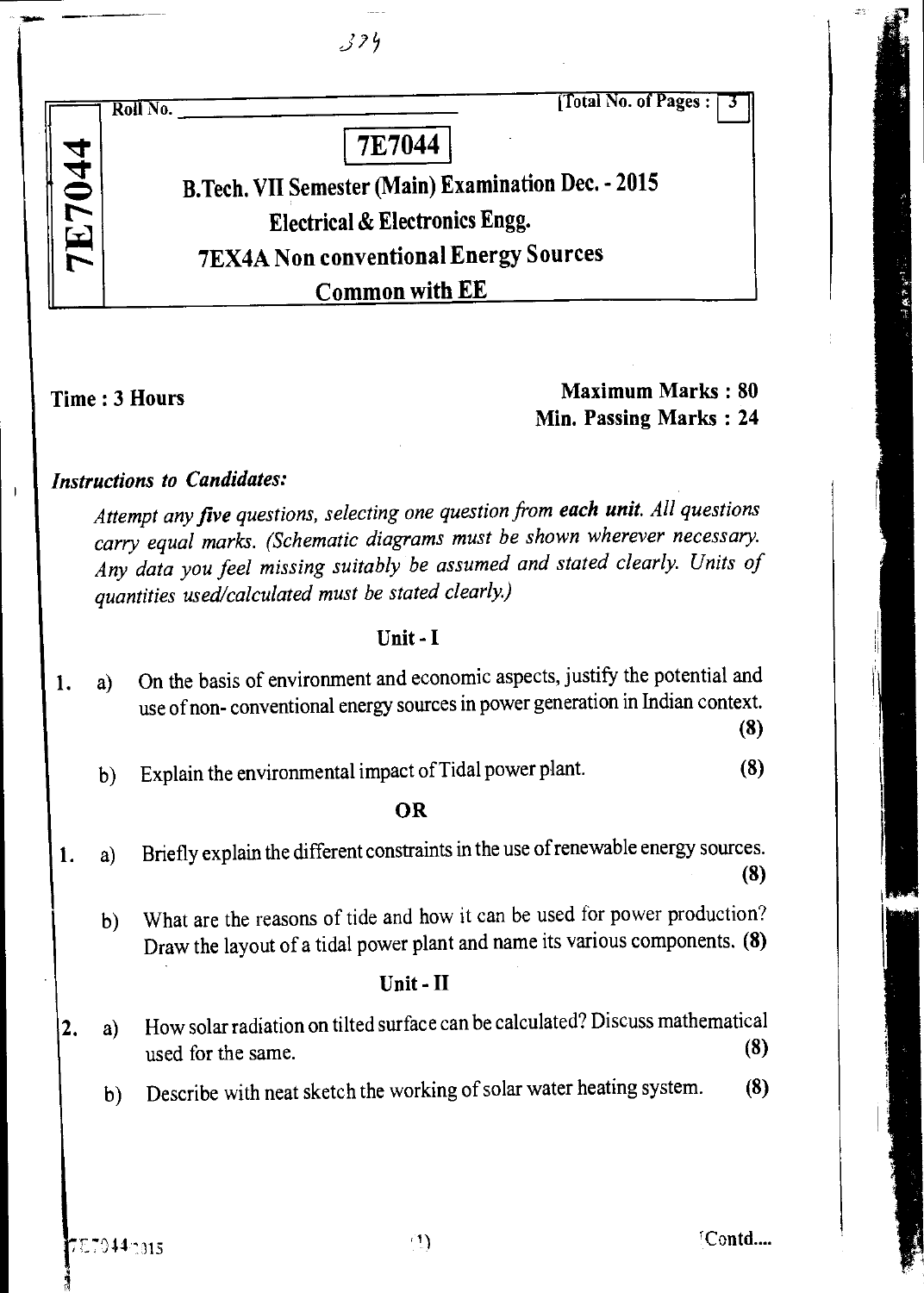OR

- **2.** a) Explain the following terms related to solar radiation geometry. Declination, Hour angle. Altitude angle, Zenith angle, Surface azimuth angle, Solar azimuth angle, slope, Incident angle, Day length and local apparent time.  $(1 \times 10=10)$ 
	- b) What are the principle of solar photovoltaic power generation? What are the main elements of PV system? **(6) (6)**

## **Unit - III**

- **3.** a) Describe with neat sketch working of a preheat hybrid geothermal power plant. What are its merit and demerits? **(8)** 
	- b) What is maximum efficiency of conversion of wind machine? Discuss its principle of conversion. **(8) (8)**

#### **OR**

- **3.** a) Explain the advantages and disadvantages of geothermal energy over other energy sources. **(8)** 
	- b) Explain the factors on which the wind current depends. How wind blows in coastal areas? How the wind power is calculated? **(8)**

#### **Unit -** IV

- **4.** a) Briefly explain the different methods of plasma confinement. **(8)** 
	- b) What are the different requirements for nuclear fission and nuclear fusion? **(8)**

#### **OR**

- 4. a) Describe with neat sketch the working of laser fusion reactor. **(6)** 
	- b) Explain the following term in detail. Magnetic heating pellet fusion reactor, plasma heating fusion hybrid and beam fusion. **(2x5=10)**

### $U$ m  $-V$

- 5. a) Explain the process of ethanol production from Cassava. What are the uses of ethanol in power sector? **(8)** 
	- b) How biogas can be produced. Discuss its application and mechanism involved for generation. **(8)**

 $\mathcal{I}$ 

b)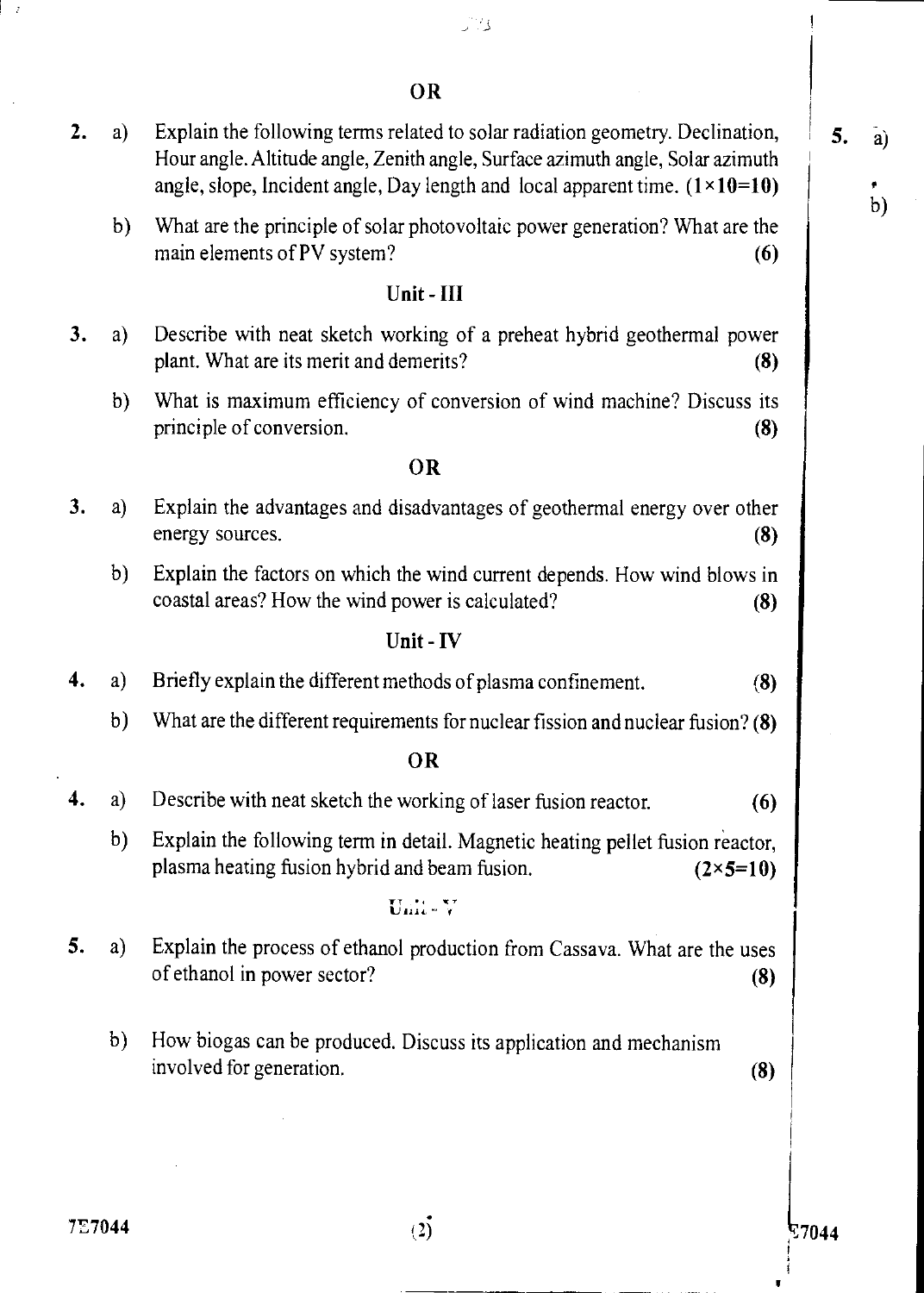|                      |       |    | OR                                                                                                    |
|----------------------|-------|----|-------------------------------------------------------------------------------------------------------|
| $\,$<br>$\mathbf 1$  | 5.    | a) | What do you mean by pyrolysis? Discuss working of one of the most efficient<br>pyrolysis unit.<br>(8) |
| $\big)$<br>${\bf e}$ |       | b) | What are the different factors considered for selection of biogas plant site?<br>(8)                  |
| $\mathcal{E}$        |       |    |                                                                                                       |
| $\cdot$ r            |       |    |                                                                                                       |
| $\mathfrak{h}$<br>ts |       |    |                                                                                                       |
| 3)                   |       |    |                                                                                                       |
| er                   |       |    |                                                                                                       |
| <b>B</b> )<br>in     |       |    |                                                                                                       |
| 8)                   |       |    |                                                                                                       |
| 8)                   |       |    |                                                                                                       |
| $\left( 8\right)$    |       |    |                                                                                                       |
| $\left( 6\right)$    |       |    | $\bar{z}$                                                                                             |
| or,                  |       |    |                                                                                                       |
| $\boldsymbol{0}$     |       |    |                                                                                                       |
| $s$ es               |       |    |                                                                                                       |
| (8)                  |       |    |                                                                                                       |
| (8)                  |       |    |                                                                                                       |
|                      |       |    |                                                                                                       |
|                      |       |    |                                                                                                       |
|                      | E7044 |    | $\left($ c $\right)$                                                                                  |

 $\frac{1}{\sqrt{2}}$ 

**TRACK** 

一、大きさん

一名もの かんおき 星参帯 一番

سمبر<br>تخا

**Contract Contract**  $\frac{1}{2}$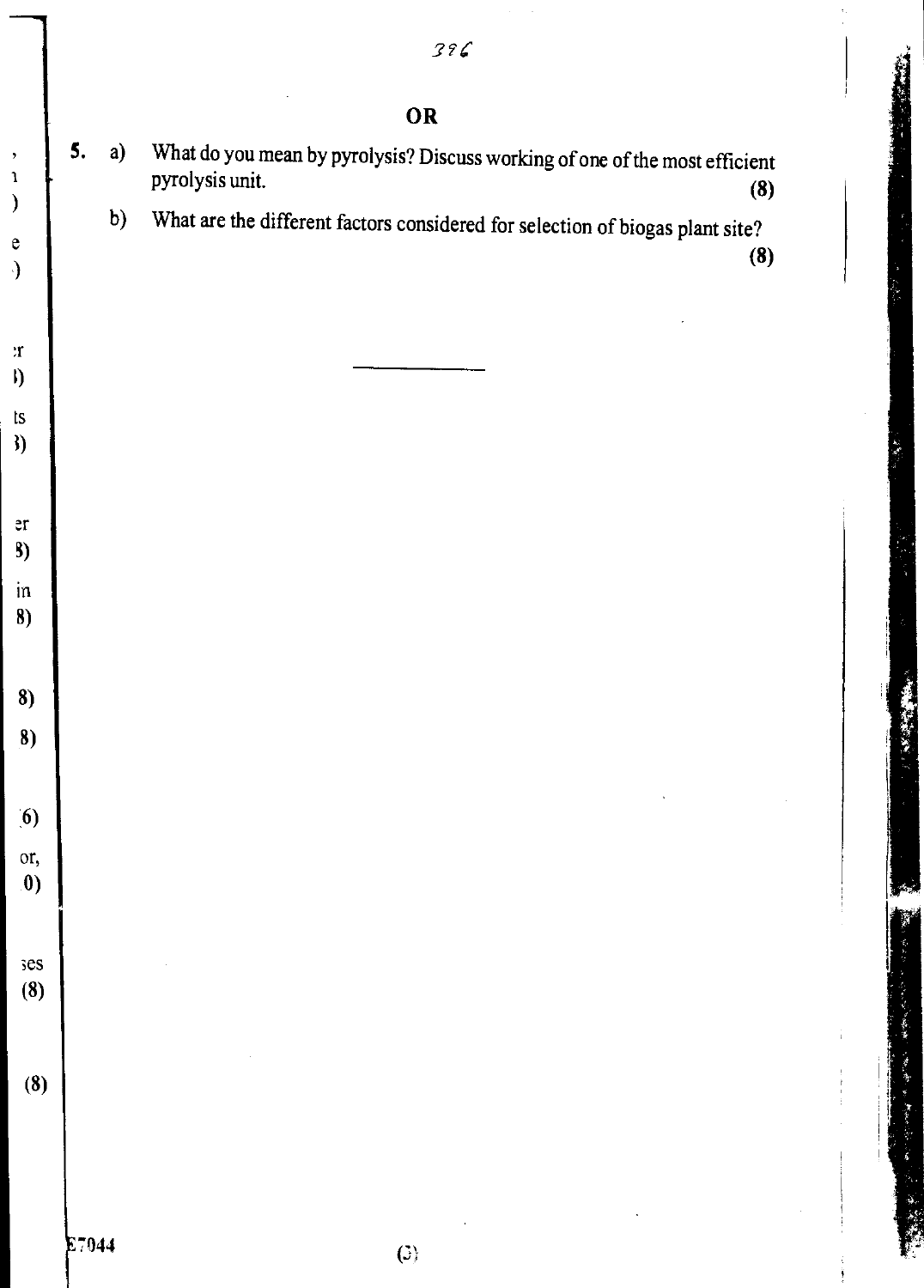

Time : 3 Hours Maximum Marks : 80 Min. Passing Marks : 24 **CARL REVENUE** 

一切を におかるのですが

## *Instructions to Candidates:*

*Attempt any five questions, selecting one question from each unit. All questions carry equal marks. (Schematic diagrams must be shown wherever necessary. Any data you feel missing suitably be assumed and stated clearly. Units of quantities used/calculated must be stated clearly).* 

#### Unit - **I**

- 1. a) Draw input output, heat rate and incremental rate curves of thermal generating  $units.$  (8)
	- b) The fuel costs of two thermal units are given by  $C_1 = C_1(P_{G1}) = 1.0 + 25P_{G1} + 0.2P_{G1}^2$  Rs/hr and  $C_2 = C_2(P_{G2}) = 1.5 + 35P_{G2} + 0.2P_{G2}^2$  Rs/ hr. If the total demand on the generators is 200MW, find the economic load scheduling of the two units. (8)

### **OR**

- 1. a) Determine the incremental transmission loss formula for a system having three generators.  $(5)$ 
	- b) Write all the constraints considered in solving the unit commitment problem. (8)

#### Unit - II

2. a) A 50 Hz, 100 MVA, 4-pole, synchronous generator has an inertia constant of 3.5s and is supplying 0.16 pu power on a system base of 500 MVA. The input to the generator is increased to 0.18 pu. Determine:

7E 7045/2015 (1) [Contd....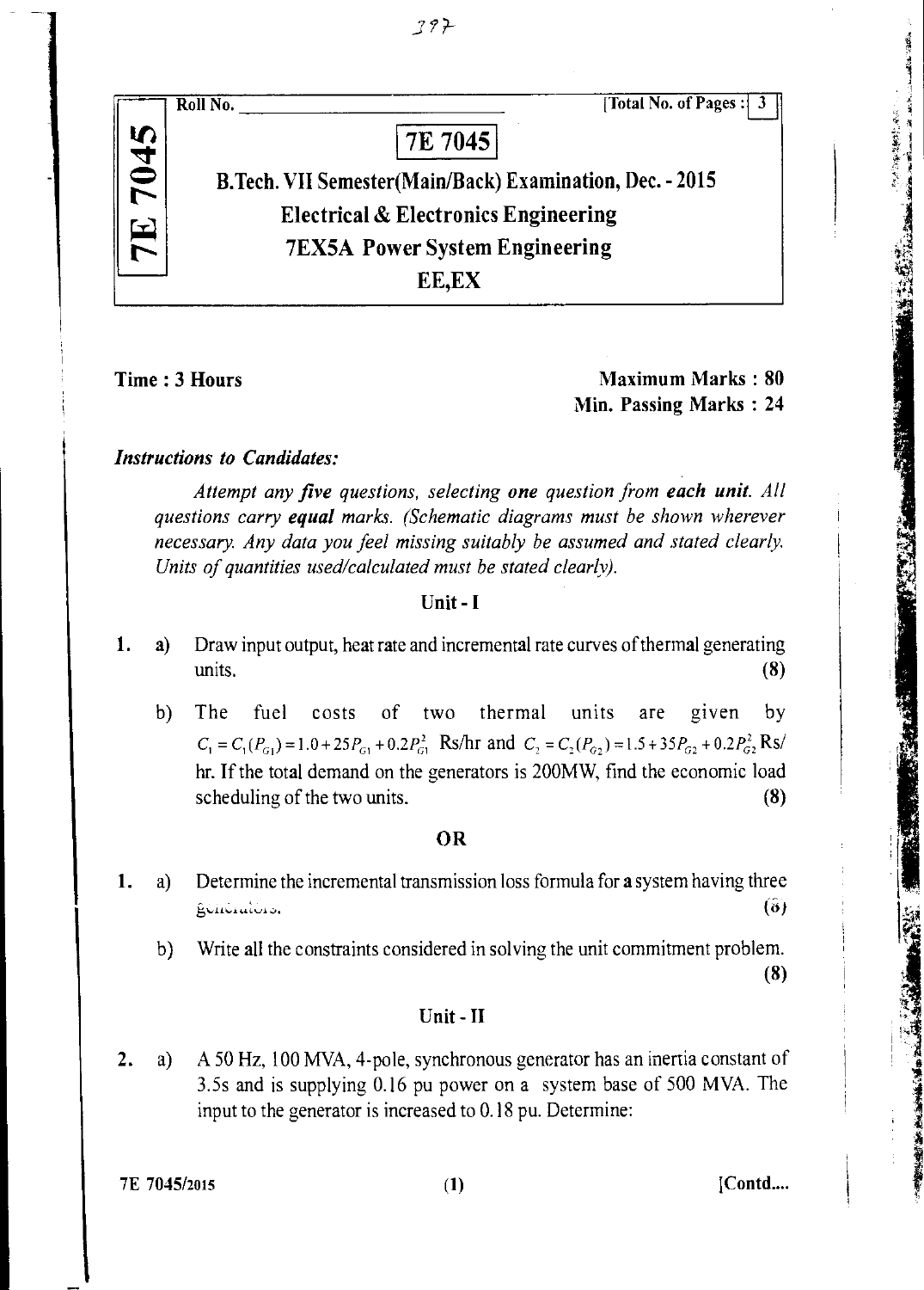|    |    |              | 3.77                                                                                                                                                                                                                          |     |        |                        |
|----|----|--------------|-------------------------------------------------------------------------------------------------------------------------------------------------------------------------------------------------------------------------------|-----|--------|------------------------|
|    |    | $\mathbf{i}$ | The kinetic energy stored in the moving parts of the generator, and                                                                                                                                                           |     |        |                        |
|    |    | $\ddot{u}$   | The acceleration of the generator. If the acceleration continues for 7.5<br>cycles, Calculate                                                                                                                                 |     | $b)$ - |                        |
|    |    | iii)         | The change in rotor angle, and                                                                                                                                                                                                |     |        | m                      |
|    |    | iv)          | The speed in rpm at the end of the acceleration.                                                                                                                                                                              | (8) |        |                        |
|    | b) |              | Find out equation of synchronizing power coefficient. How it affects the<br>stability?                                                                                                                                        | (8) | a)     | De<br>th $\frac{1}{2}$ |
|    |    |              | OR                                                                                                                                                                                                                            |     | b)     | De <sub>1</sub>        |
| 2. | a) |              | Derive the equation of motion of the rotor of a synchronous generator by the<br>laws of rotation.                                                                                                                             | (8) | a)     | Wł                     |
|    | b) |              | Write power angle equations and draw power angle curves for steady state<br>and transient conditions. Give steady state stability limits.                                                                                     | (8) | b)     | shi<br>$Ex_{\hat{i}}$  |
|    |    |              | Unit-III                                                                                                                                                                                                                      |     |        |                        |
| 3. | a) |              | What are the assumptions commonly made in stability studies?                                                                                                                                                                  | (7) |        |                        |
|    | b) |              | Determine the stability limit for step change in mechanical power input to the<br>machine, using equal area criterion.                                                                                                        | (9) |        |                        |
|    |    |              | OR                                                                                                                                                                                                                            |     |        |                        |
| 3. | a) |              | Write possible techniques available for improvement of transient stability.                                                                                                                                                   | (3) |        |                        |
|    | b) |              | Find out the equation of critical fault clearing time, for a system having sudden<br>decrease in power output due to three phase fault on generator bus, if generator<br>is feeding power to the infinite bus through a line. | (3) |        |                        |
|    |    |              | Unit-IV                                                                                                                                                                                                                       |     |        |                        |
|    | a) |              | What is the effect of varying excitation of a synchronous generator over its<br>stiffness? Explain by curves.                                                                                                                 | (8) |        |                        |
|    | b) |              | Write advantages and problems of inter-connected power system.                                                                                                                                                                | (8) |        |                        |

 $\ddot{\phantom{1}}$ 

 $\frac{1}{\sqrt{2}}$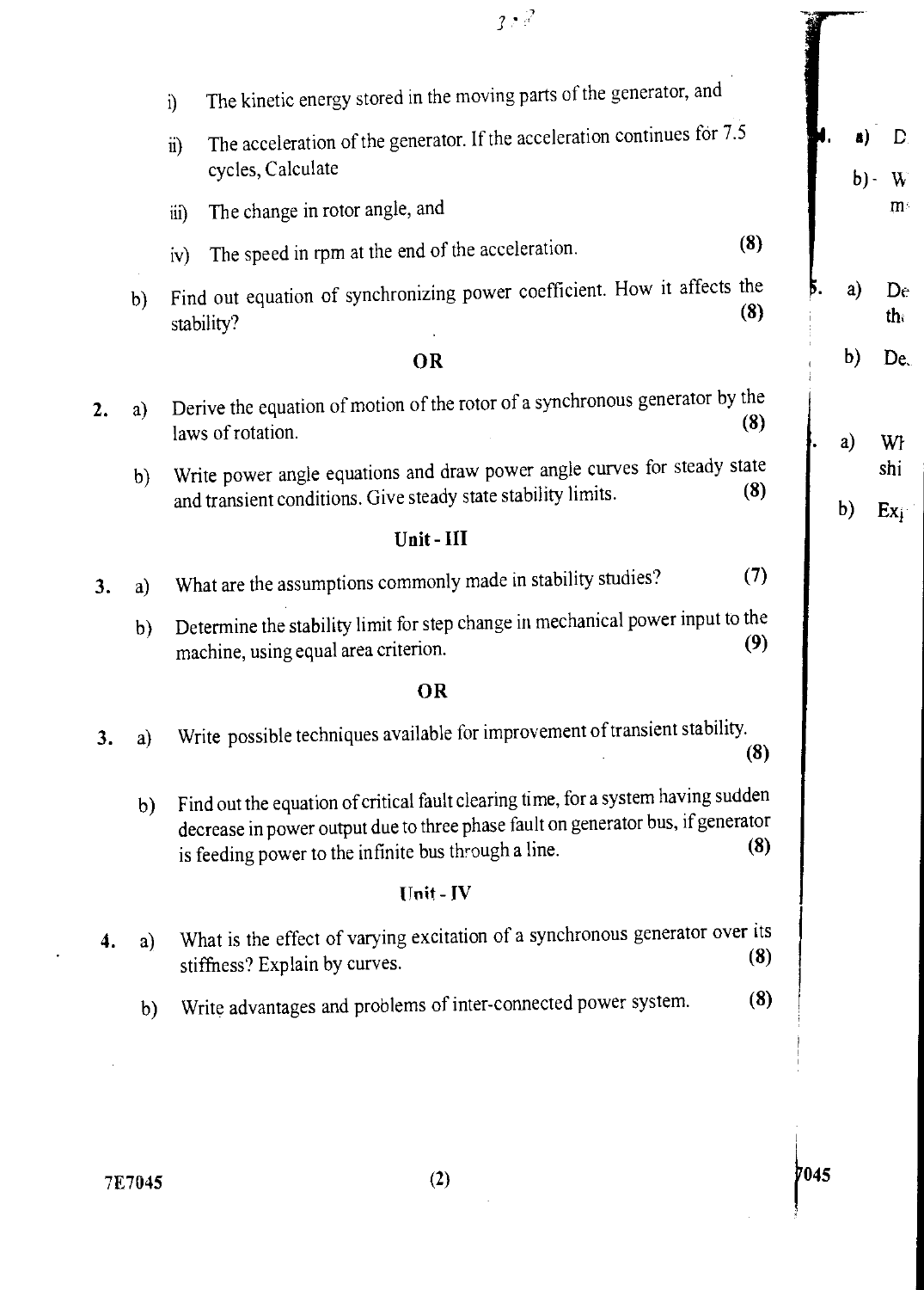$129$ 

OR

| a) | Draw the block diagram and explain the brushless excitation system. | (8)                                                                                                                                                                                                                                      |
|----|---------------------------------------------------------------------|------------------------------------------------------------------------------------------------------------------------------------------------------------------------------------------------------------------------------------------|
| b) | maintenance reserves.                                               | (8)                                                                                                                                                                                                                                      |
|    | Unit - V                                                            |                                                                                                                                                                                                                                          |
| a) | the problems of series compensation.                                | (8)                                                                                                                                                                                                                                      |
| b) | Describe voltage stability analysis using P - V curves.             | (8)                                                                                                                                                                                                                                      |
|    | <b>OR</b>                                                           |                                                                                                                                                                                                                                          |
| a) | shifting transformer.                                               | (8)                                                                                                                                                                                                                                      |
| b) | Explain power system security analysis.                             | (8)                                                                                                                                                                                                                                      |
|    |                                                                     |                                                                                                                                                                                                                                          |
|    |                                                                     |                                                                                                                                                                                                                                          |
|    |                                                                     |                                                                                                                                                                                                                                          |
|    |                                                                     |                                                                                                                                                                                                                                          |
|    |                                                                     |                                                                                                                                                                                                                                          |
|    |                                                                     |                                                                                                                                                                                                                                          |
|    |                                                                     |                                                                                                                                                                                                                                          |
|    |                                                                     |                                                                                                                                                                                                                                          |
|    |                                                                     |                                                                                                                                                                                                                                          |
|    |                                                                     |                                                                                                                                                                                                                                          |
|    |                                                                     |                                                                                                                                                                                                                                          |
|    |                                                                     |                                                                                                                                                                                                                                          |
|    |                                                                     |                                                                                                                                                                                                                                          |
|    |                                                                     |                                                                                                                                                                                                                                          |
|    | <b>Contractor</b>                                                   |                                                                                                                                                                                                                                          |
|    |                                                                     |                                                                                                                                                                                                                                          |
|    |                                                                     | What is the need of reserve capacity of power stations? Explain spinning and<br>Describe one scheme of series compensation of transmission lines. What are<br>What are the requirements of phase angle control? Explain working of phase |

**045** (3)

 $\frac{3}{2}$ 

 $\big)$ 

Ţ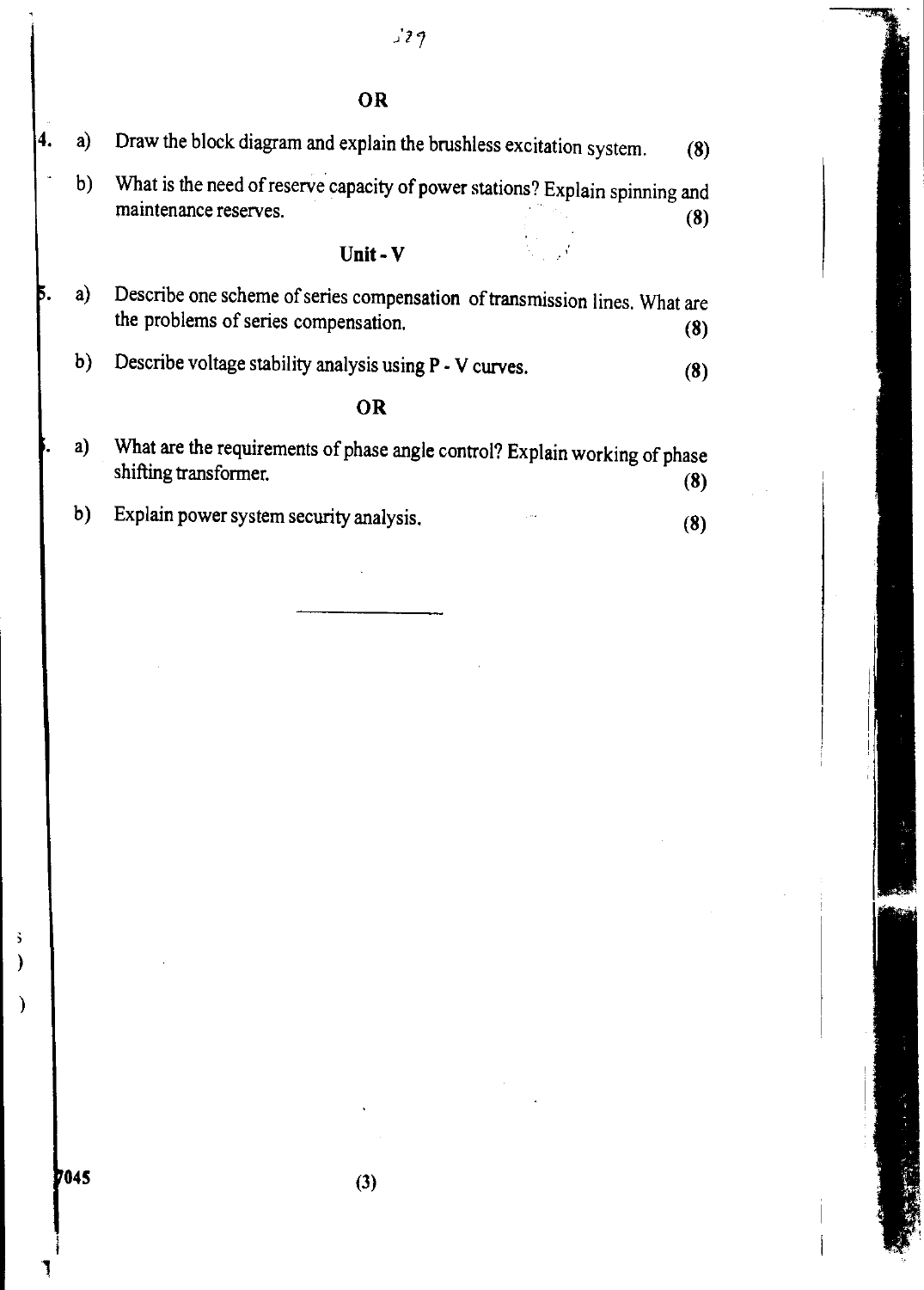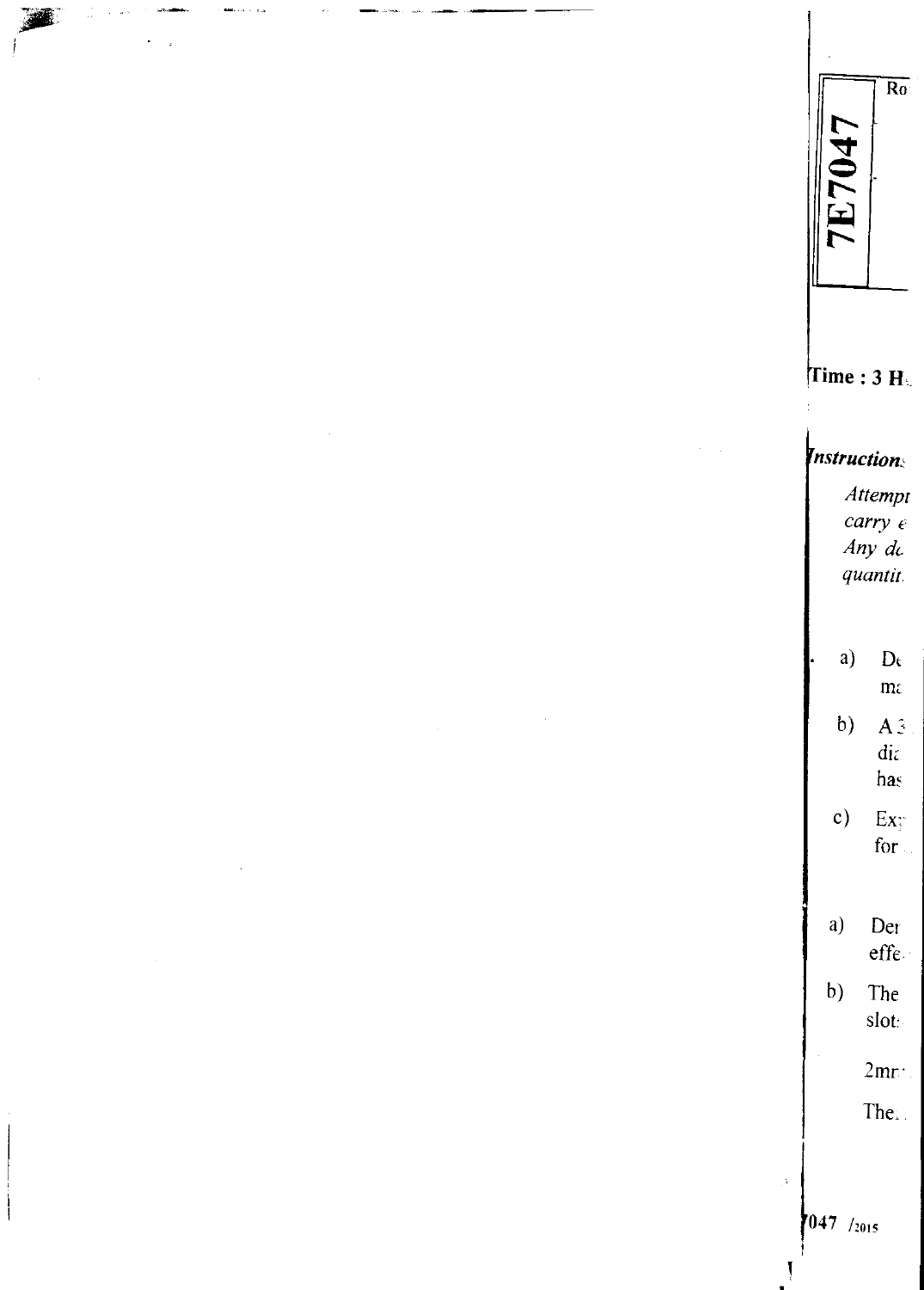$\frac{1}{2}$  of  $\mathcal{O}$ 

 $\Rightarrow$  $\sum_{i=1}^n$ 

**N** 

Roll No. <u>Contract the Contract of Total No.</u> of Pages : 5

7E7047

B.Tech. VII Semester (Main/Back) Examination, Dec. - 2015 Electrical & Electronics Engg. 7EX6.2 A Computer Aided Design of Electrical Machines Common with EE

*i* Ime : 3 Hours Maximum Marks : 80 Min. Passing Marks : 24

## *nstructions to Candidates:*

*Attempt any five questions, selecting one question from each unit. All questions carry equal marks. (Schematic diagrams must be shown wherever necessary. Any data you feel missing suitably be assumed and stated clearly. Units of quantities used/calculated must be stated clearly.* 

## Unit - **I**

- a) Define specific magnetic loading and specific electric loading of an electrical machine and explain them.
- b) A 350 KW, 500 volt, 450 rpm, 6-pole, dc generator is built with an armature diameter of 0.87 meter and core length of 0.32 meter. The lap wound armature has 660 conductor. Calculate specific magnetic and specific electric loading.
- c) Explain what is meant by real and apparent flux density. Derive an expression for the relation between these two.  $(3+6+7)$

### **OR**

- a) Derive an equation for output of 3-phase ac rotating machines and explain the effect of output coefficient on design of machines.
- b) The stator of a machine has a smooth surface but its rotor has open type of slots with slot width W<sub>s</sub> = tooth width = 12 mm, and the length of airgap  $lg =$

2mm. Find the effective length of airgap if carter's coefficient  $=\frac{1}{1+5lg/w}$ . There are no radial ducts.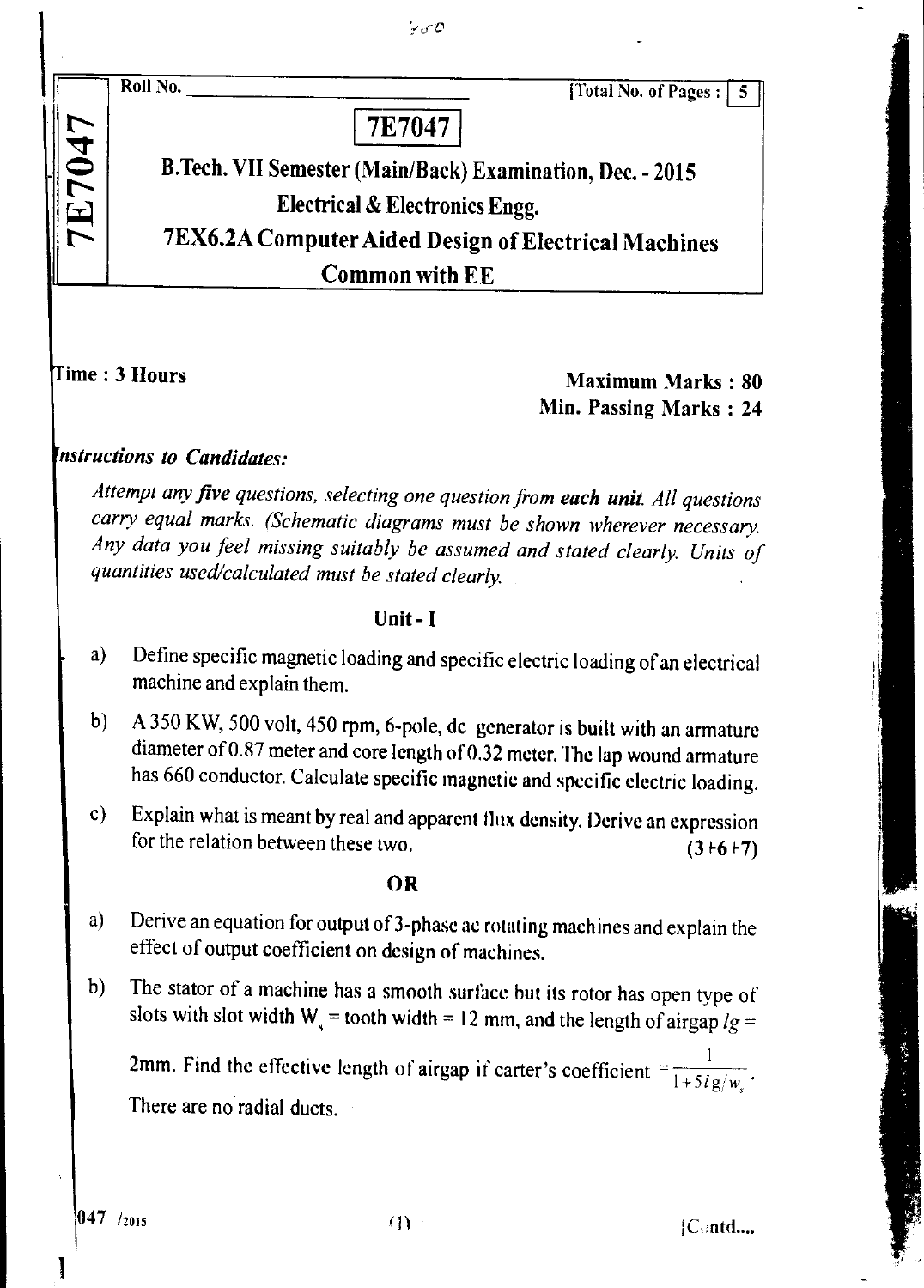$\mathcal{U}$ 

c) Show that the output of an electrical machine is reduced by about 22%. If the context of the strategy of  $(6+6+4)$ copper winding of machine is replaced by aluminium winding.

## Unit - II

- 2. a) i) What are the different methods of heat dissipation?
	- ii) Derive the equation for temperature rise at any time for an electrical  $(2+6)$ machine when it is running.
	- b) An induction motor works at full load for 20 minutes and at no load for 15 minutes. The heating time constant is 2 hours and the cooling time constant is 3 hours. If the final steady temperature rise on continuous full load is  $50^{\circ}$ C, find the mean temperature rise when the machine operates indefinitely on its load cycle. Given that: copper losses at full load = 500 W and iron losses  $=$  3. a) 300 W. (8

 $\mathbf{J}_{\bullet}$ 

7E7047

b)

 $c)$ 

÷.

¥

IN.

 $\epsilon$ 

片

 $b)$ 

 $\mathbf{c})$ 

 $\left\{ \cdot \right\}$ 

## OR

- 2. a) Define the following related to electrical machines.
	- i) Continuous rating
	- ii) Short time rating.
	- iii) Intermittent rating.
	- b) Derive the equation for mean temperature rise of an electrical machine, whe it is operating intermittently.
	- c) A 500 KVA transformer has a total losses of 7.5 KW at full load. The rate of heat dissipation from tank walls is 300 W/<sup>o</sup>C rise and the heat energy require to rise its temperature by 1°C is 0.45 Kwh. Calculate
		- i) Final steady temperature rise and thermal time constant of transformer
		- ii) Half hour rating of the transformer to give the same temperature rise, copper loss at full load is twice the fron loss.

## Unit - III

- 3. a) Derive an equation for output of a 3-phase transformer by first principles.  $\begin{bmatrix} 4. & a \end{bmatrix}$ 
	- h) E- plain why power transformers are designed to have maximum efficiency or near full load, while distribution transformers are designed to have maximu efficiency at about half of full load.

7347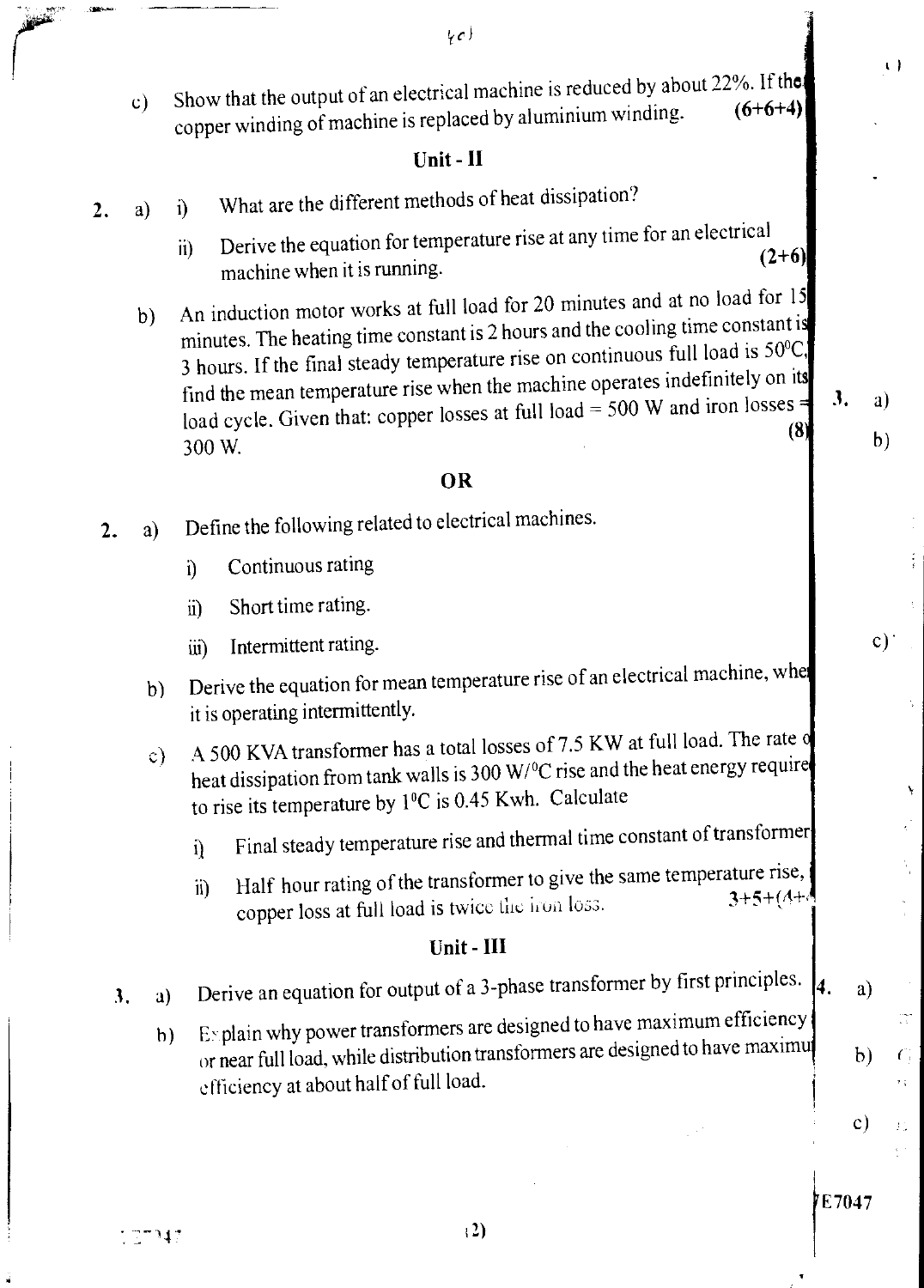|           | 402                                                                                                                                                                                  |              |    |
|-----------|--------------------------------------------------------------------------------------------------------------------------------------------------------------------------------------|--------------|----|
|           | Estimate the main dimensions of Core for a 50 Hz, 3-phase, 200 KVA, 6600/<br>500 volts, star / delta core type transformer. Use following data core limb<br>section to be 4-stepped. | c)           |    |
|           | Window space factor = $0.27$ .                                                                                                                                                       |              |    |
|           | Ratio of height of window to width of window $=2$                                                                                                                                    |              |    |
|           | Current density = $2.8$ Amp / mm <sup>2</sup>                                                                                                                                        |              |    |
|           | max. flux density = $1.25$ web / meter <sup>2</sup>                                                                                                                                  |              |    |
| $(5+3+8)$ | Voltage per turn $= 8.5$                                                                                                                                                             |              |    |
|           | OR                                                                                                                                                                                   |              |    |
|           | Derive an equation for voltage per turn in terms of phase output of a transformer.                                                                                                   | a)           | 3. |
|           | What are different types of windings used in power transformer.                                                                                                                      | $\mathbf{b}$ |    |
|           | Explain with neat sketches the following types of windings.                                                                                                                          |              |    |
|           | $\mathbf{i}$<br>Cross-over windings                                                                                                                                                  |              |    |
|           | $\ddot{\mathbf{n}}$<br>DISC winding                                                                                                                                                  |              |    |
|           | $\dddot{\mathbf{u}}$<br>Helical windings.                                                                                                                                            |              |    |
|           | c) A 200 KVA, 6600/440 volts, 3-phase, delta - star connected 50 Hz, core type<br>transformer has the following particulars:                                                         |              |    |
|           | Max. flux density = $1.3$ web/m <sup>2</sup>                                                                                                                                         |              |    |
|           | Current density = $2.5 \text{ Amp/mm}^2$                                                                                                                                             |              |    |
|           | Window space factor = $0.3$                                                                                                                                                          |              |    |
|           | Over all height = Overall width                                                                                                                                                      |              |    |
|           | Window area $= 1.25$ times core area.                                                                                                                                                |              |    |
| $(4+4+8)$ | Determine the overall dimensions of core.                                                                                                                                            |              |    |
|           | Unit - IV                                                                                                                                                                            |              |    |
|           | Explain why a stationary armature and revolving field type of construction is<br>most convenient for a synchronous generator.                                                        | a)           | 4. |
|           | Give reasons why a turbo-alternator has smaller diameter and larger length<br>whereas a water wheel generator has larger diameter and smaller length.                                | $\mathbf{b}$ |    |
|           | Explain the terms critical speed and run - away speed with reference to<br>synchronous machines.                                                                                     | c)           |    |
|           |                                                                                                                                                                                      |              |    |

2010年後の大学

÷.

(484)

١.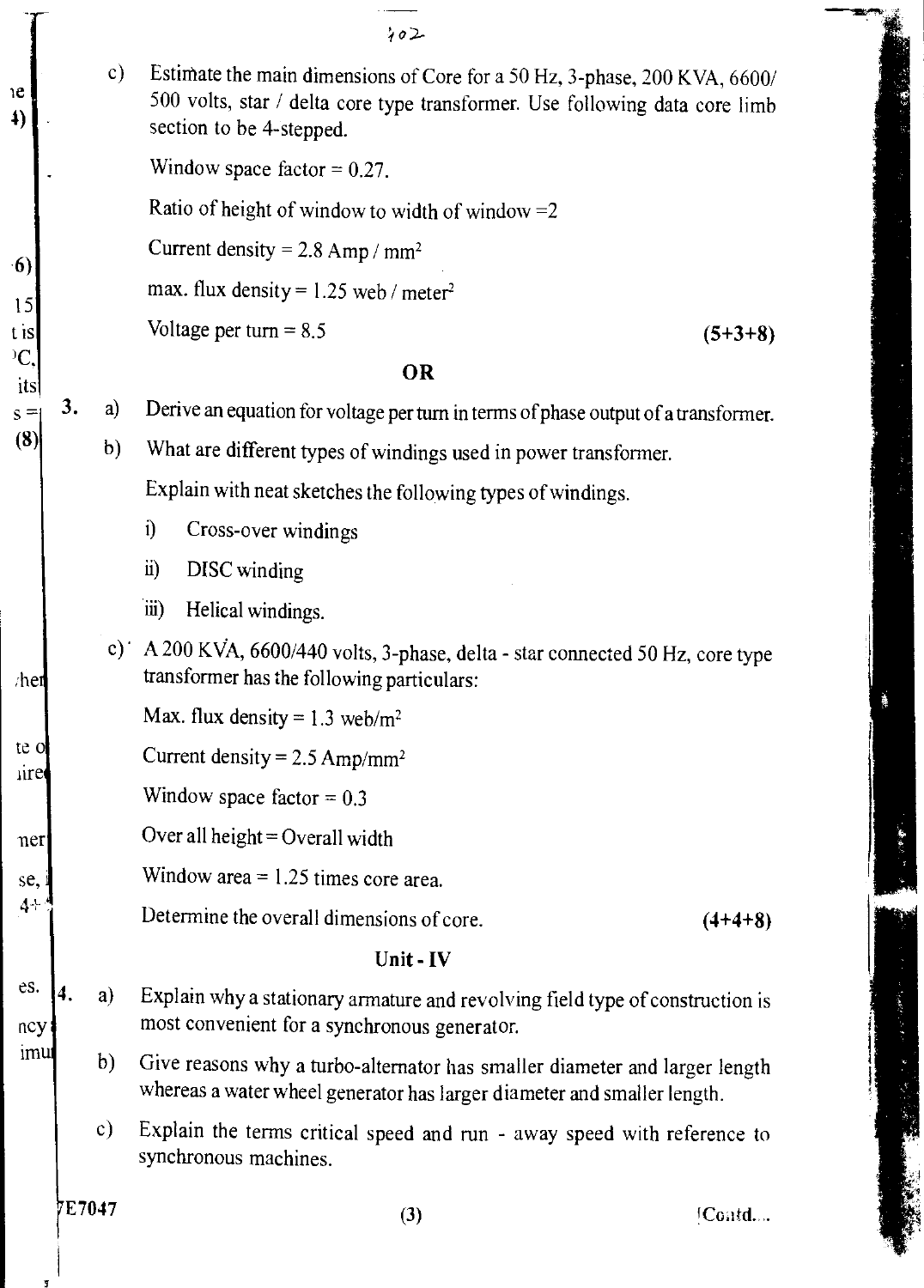- 与きる
- d) Design the suitable values of diameter and length of a 75 MVA, lIKV, 50 Hz, 3000 rpm, 3-phase, star-connected alternator. Also find the values of flux, and number of turns per phase. Given that.

```
Average gap density = 0.6 web/m<sup>2</sup>.
Specific electric loading = 50000 ampere - cond/m
Peripheral speed = 180 m/sec.
Winding factor = 0.95. (3+3+3+7)
```
## OR

- 4. a) Explain the term 'Short Circuit Ratio (SCR) related to synchronous machines. Show that SCR is inversely proportional to the synchronous reactance of machine.
	- b) Discuss the five factors which influence the selection of specific magnetic and specific electric loading, in design of synchronous machines.
	- c) A 1250 KVA, 3-phase, 50Hz, 3300 volt, 300 rpm synchronous generator has the following data.

Specific magnetic loading  $= 0.58$  web/m<sup>2</sup>

Specific electric loading  $= 33000$  Ac/m

Peripheral speed  $= 30$  m/sec.

Winding factor  $= 0.955$ .

Find the main dimensions, turns per phase and current per phase for the machine.  $(6+3+7)$ 

## Unit - V

- 5. a) Explain the following for an Induction motor
	- i) Why is power factor poor when the machine is designed with a high specific magnetic loading?
	- ii) Why is the over load capacity low when the machine is designed with high specific electric loading?
	- b) What do you mean by the phenomenon of cogging and crawling in an Induction motor. What steps are considered at the design stage to avoid these phenomenon?
	- c) A 15 HP, 400 volt, 1430 rpm, 3-phase induction motor with an efficiency of 80% and Pf of 81% has inner diameter of stator 3u cm, and Length 12 cm.

 $7E7047$  (4)

Ţ

5.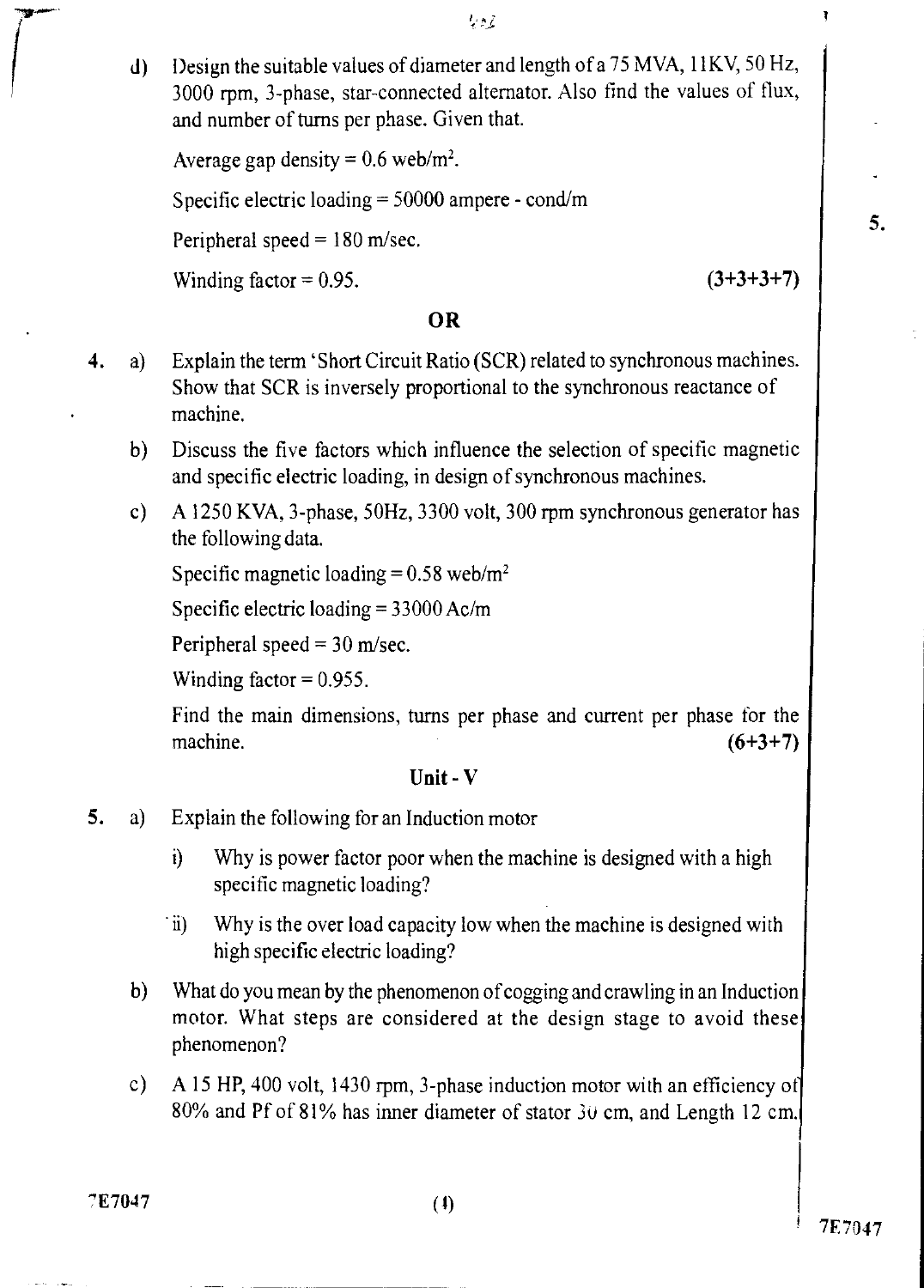Estimate the diameter and length for a 50 HP, 406 volt, 4-pole, 50Hz induction motor to be designed for 84% efficiency and 85% P.F, assuming same specific loadings as the previous motor. **(4+4+8) (4+4+8)** 

## **OR**

をいう

- **5.** a) i) Derive the output equation of 3-phase induction motor.
	- ii) What are the different criteria of design of 3-phase induction motor. Briefly explain.
	- b) Determine the main dimensions, turns per phase of a 250 h.p, 3-phase, 50Hz, 400V, 1410 rpm, slip ring induction motor. Assume: Average flux density in air gap =  $0.5$  web/m<sup>2</sup>, specific elect. loading =  $30000$  Ac/m, efficiency =  $0.9$ , power factor =  $0.9$ , winding factor =  $0.955$ , ratio of core length to pole pitch  $= 1.2$ . The machine is delta connected.  $(4+4=8)$

1.

 $\cdot$ f

1  $\ddot{z}$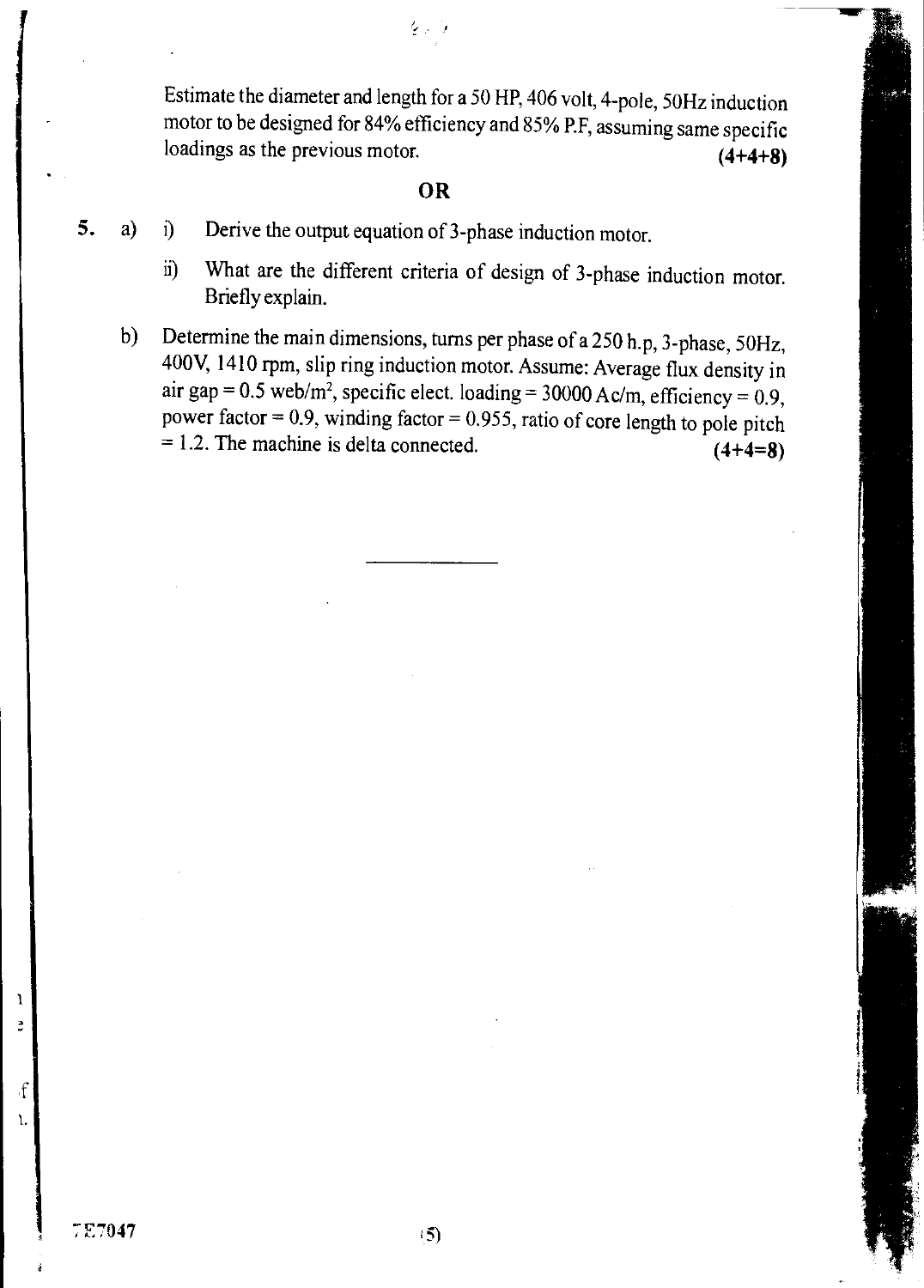$4.5$ 

Roll No.



B.Tech. VII Semester (Back) Examination, Nov./Dec. - 2015 **Electrical Engineering** 7EE1(0) DataBase Management System Common With EX

Time : 3 Hours Maximum Marks : 80 Min. Passing Marks : 24

[Total No. of Pages:

# Instructions to Candidates:

*Attempt any* five *questions, selecting one question from* each unit. *All questions Attempt any jive questions, selecting one questions*<br>carry equal marks. (Schematic diagrams must be shown wherever necessary. *Carry equal marks.* (Schemand angles) and stated clearly *Cossary*.<br>Any data you feel missing suitably be assumed and stated clearly Units of quantities used/calculated must be stated clearly.

## Unit - I

| $\mathbf{I}$ .        | a)             | Explain the role of Key's in DBMS with the help of example                                                                  |
|-----------------------|----------------|-----------------------------------------------------------------------------------------------------------------------------|
|                       | b)             | (8)<br>What are the Benefits of ER Modeling and explain with the help of an example<br>how ER modeling is done.<br>(8)      |
|                       |                | OR                                                                                                                          |
| $\mathbf{I}_{\infty}$ | a)             | Explain Composite Attribute also mention the differences between $\mathbf{Composite}$<br>and multivalued attributes<br>(10) |
|                       | $\mathfrak{b}$ | Explain Relational data model in detail<br>(6)                                                                              |
|                       |                | Unit - 11                                                                                                                   |
| $\mathcal{A}$         | a)             | Define Normalization with its requirement in DBMS<br>(6)                                                                    |
|                       | $\mathbf{b}$   | With the help of appropriate example. Explain all the forms of Normalization<br>in detail<br>(10)                           |
|                       |                | OR                                                                                                                          |
|                       | 44             | What are the differences between physical and logical databases? Explain<br>with the help of example.<br>(8)                |

 $\sqrt{2}$ 

 $\langle \text{Confd}_{\text{out}} \rangle$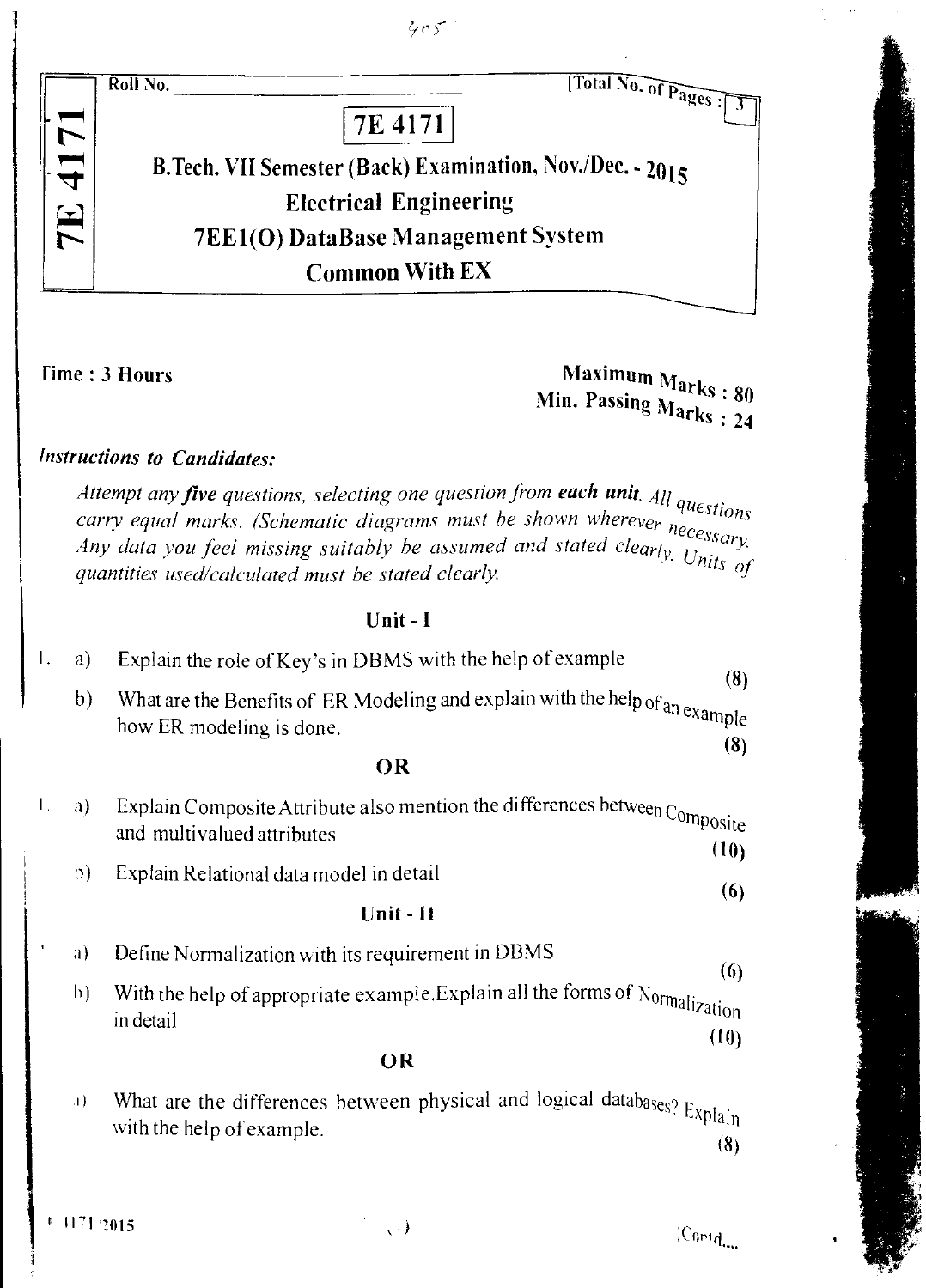| b)                  |             |                                                                       |                                                                                                                                                                                                         | (8)                                                                                                                                                                                                                                                                                                                                                            |
|---------------------|-------------|-----------------------------------------------------------------------|---------------------------------------------------------------------------------------------------------------------------------------------------------------------------------------------------------|----------------------------------------------------------------------------------------------------------------------------------------------------------------------------------------------------------------------------------------------------------------------------------------------------------------------------------------------------------------|
|                     |             | Unit - III                                                            |                                                                                                                                                                                                         |                                                                                                                                                                                                                                                                                                                                                                |
| a)                  |             |                                                                       |                                                                                                                                                                                                         | (6)                                                                                                                                                                                                                                                                                                                                                            |
| b)                  |             |                                                                       |                                                                                                                                                                                                         |                                                                                                                                                                                                                                                                                                                                                                |
|                     |             | Data Type                                                             | Size                                                                                                                                                                                                    |                                                                                                                                                                                                                                                                                                                                                                |
|                     |             | Varchar 2                                                             | 5                                                                                                                                                                                                       |                                                                                                                                                                                                                                                                                                                                                                |
|                     |             | Varchar 2                                                             | 24                                                                                                                                                                                                      |                                                                                                                                                                                                                                                                                                                                                                |
|                     |             | Varchar 2                                                             | 28                                                                                                                                                                                                      |                                                                                                                                                                                                                                                                                                                                                                |
|                     |             | Number                                                                | 6                                                                                                                                                                                                       |                                                                                                                                                                                                                                                                                                                                                                |
|                     |             | Number                                                                | 20,2                                                                                                                                                                                                    |                                                                                                                                                                                                                                                                                                                                                                |
|                     |             |                                                                       |                                                                                                                                                                                                         |                                                                                                                                                                                                                                                                                                                                                                |
| $\ddot{\mathbf{i}}$ |             |                                                                       |                                                                                                                                                                                                         |                                                                                                                                                                                                                                                                                                                                                                |
| ii)                 |             |                                                                       |                                                                                                                                                                                                         |                                                                                                                                                                                                                                                                                                                                                                |
| iii)                |             |                                                                       |                                                                                                                                                                                                         |                                                                                                                                                                                                                                                                                                                                                                |
| iv)                 |             |                                                                       |                                                                                                                                                                                                         |                                                                                                                                                                                                                                                                                                                                                                |
| V)                  |             |                                                                       |                                                                                                                                                                                                         | (10)                                                                                                                                                                                                                                                                                                                                                           |
|                     |             | <b>OR</b>                                                             |                                                                                                                                                                                                         |                                                                                                                                                                                                                                                                                                                                                                |
|                     |             |                                                                       |                                                                                                                                                                                                         |                                                                                                                                                                                                                                                                                                                                                                |
| a)                  |             |                                                                       |                                                                                                                                                                                                         |                                                                                                                                                                                                                                                                                                                                                                |
| b)                  | Triggers    |                                                                       |                                                                                                                                                                                                         |                                                                                                                                                                                                                                                                                                                                                                |
| $\mathbf{c})$       |             |                                                                       |                                                                                                                                                                                                         |                                                                                                                                                                                                                                                                                                                                                                |
| $\mathbf d$         | <b>JDBC</b> |                                                                       |                                                                                                                                                                                                         | $(4\times4)$                                                                                                                                                                                                                                                                                                                                                   |
|                     |             | Unit - IV                                                             |                                                                                                                                                                                                         |                                                                                                                                                                                                                                                                                                                                                                |
|                     |             | Column Name<br>S.No.<br>Name<br>Address<br>Pin code<br><b>Balance</b> | Algebra with the help of example.<br>Consider the following structure<br>Display all entries in the table<br>Rename the table<br>Write short notes on.<br><b>Stored Procedures</b><br>Database security | Explain Natural join operator and select operator with relation to relational<br>What is the difference between SQL and Embedded SQL<br>Perform the following operations for the above structure.<br>Create a Client master table for the structure<br>Insert an entry in the table. Show with an example<br>Delete the client whose balance is less then 1000 |

 $t$ t'  $\zeta$  ,

4. Explain hash functions with its types in detail? What are the problems arises in hash file organization and what are the solutions? Explain (16)

5.

5.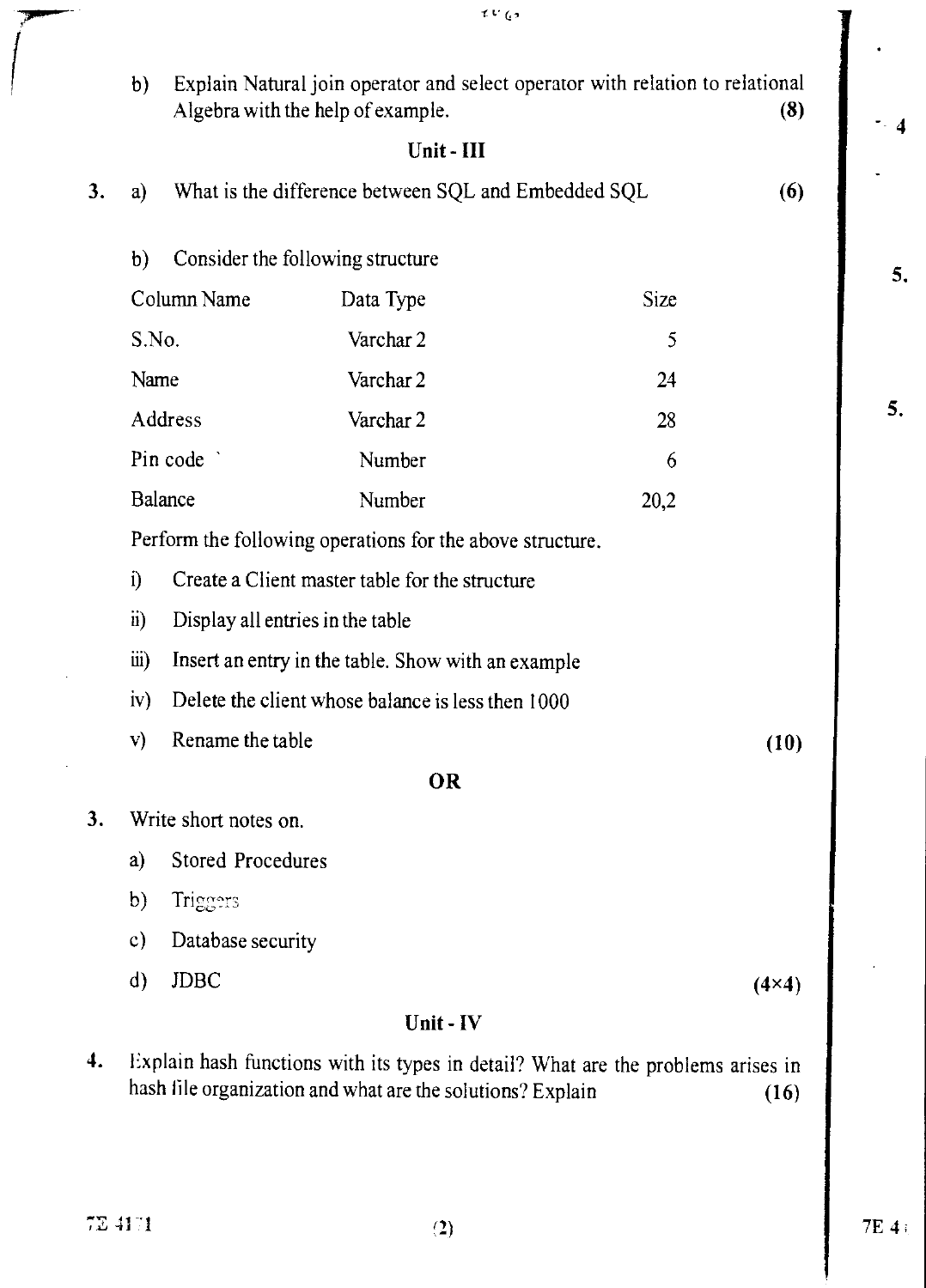$402 -$ 

OR

|    | a)                        | Explain the differences between sequential, indexed and random files.                                                                                         | (10)              |
|----|---------------------------|---------------------------------------------------------------------------------------------------------------------------------------------------------------|-------------------|
|    | b)                        | Explain Inverted and multilist structures in detail.<br>Unit - V                                                                                              | (6)               |
|    |                           |                                                                                                                                                               |                   |
|    | a)                        | Explain the ACID properties in detail.                                                                                                                        | (6)               |
|    | b)                        | Give reasons why concurrency occurs also give the solution to solve the<br>concurrency problem.                                                               | (10)              |
|    |                           | OR                                                                                                                                                            |                   |
| 5. | a)<br>b)<br>$\mathsf{c})$ | Explain log based Recovery system in detail.<br>What are the advantages and disadvantages of strict two phase Locking<br>Define Serializablity with its types | (6)<br>(6)<br>(4) |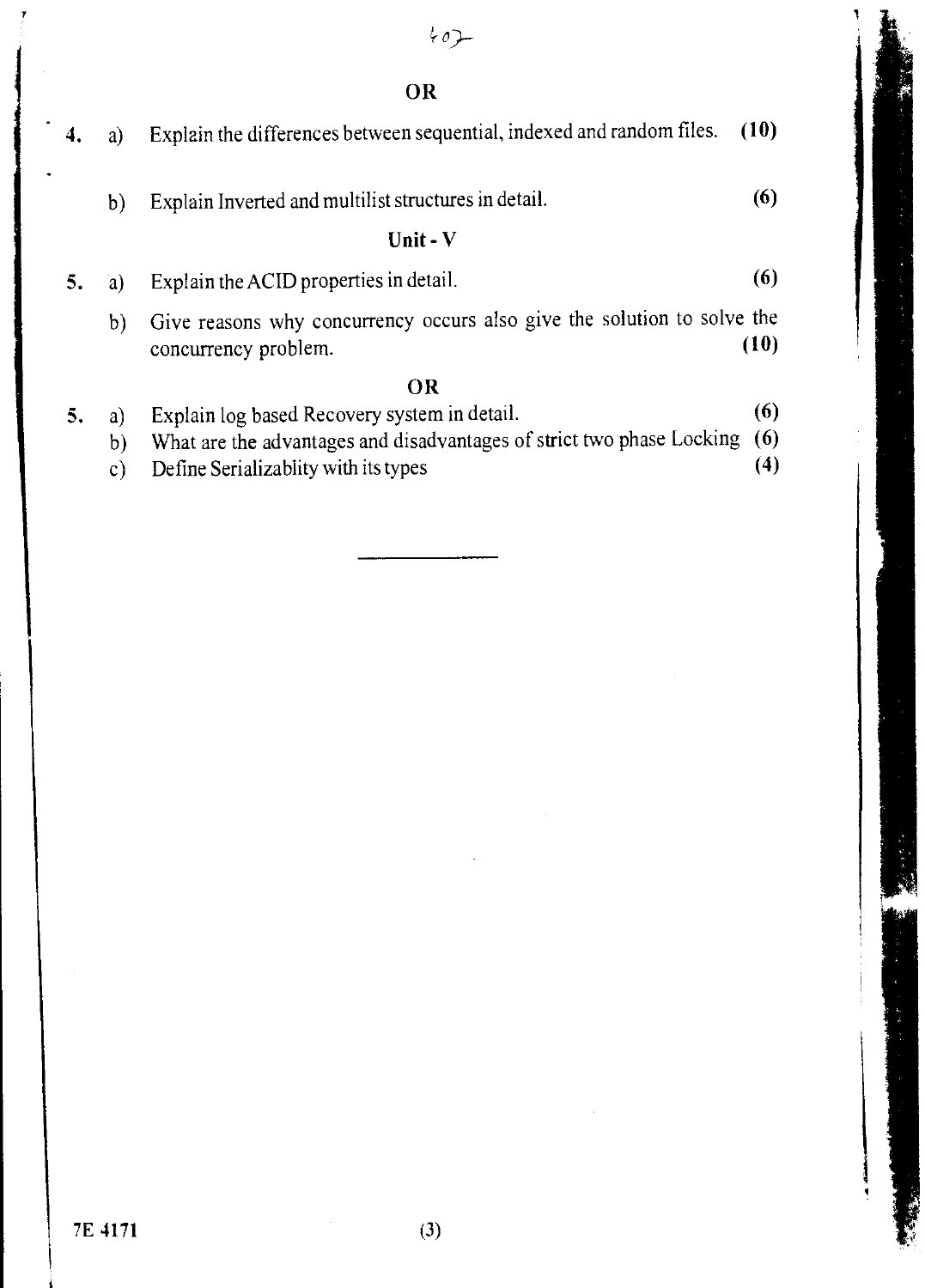|            | Roll No. |                                                    | [Total No. of Pages] |
|------------|----------|----------------------------------------------------|----------------------|
|            |          | 7E4174                                             |                      |
|            |          | B.Tech. VII Semester (Back) Examination Dec.- 2015 |                      |
| <b>E41</b> |          | <b>Electrical Engineering.</b>                     |                      |
|            |          | 7EE4 (O) Utilization of Electrical Power           |                      |
|            |          | FХ                                                 |                      |

 $\mathcal{G}_{\mathcal{M}}\mathcal{E}$ 

Time : 3 Hours **Maximum Marks** : 80 Min. Passing Marks : 24 **TEST** 

## *Instructions to Candidates:*

*Attempt any five questions, selecting one question from each unit. All questions carry equal marks. (Schematic diagrams must be shown wherever necessary. Any data you feel missing suitably be assumed and stated clearly. Units of quantities used/calculated must be stated clearly)* 

## Unit - I

- 1. a) Give classification of various dielectric heating method along with their working principle? (8)
	- b) Explain high frequency eddy current heating with suitable diagram? (8)

## OR

- 1. a) Briefly describe the principle of induction heating at high frequency and highlight few applications of eddy current heating (8)
	- b) Explain electric welding, classified it and explain arc welding?  $(8)$

## Unit - II

- 2. a) It is desired to illuminate a drawing hall with an average illumination of about 250 lux. Area of hall is 30 m x 20 m . Lamps are to be fitted at 5m height .Find out the no. and size of incandescent lamps required for an efficiency ofl2 lumens / watt utilization factor =  $0.4$  and maintenance factor is 0.85. (8)
	- b) Explain illuminations , define its law and also explain luminous efficiency? (8)

 $4174 / 2015$  [Contd....]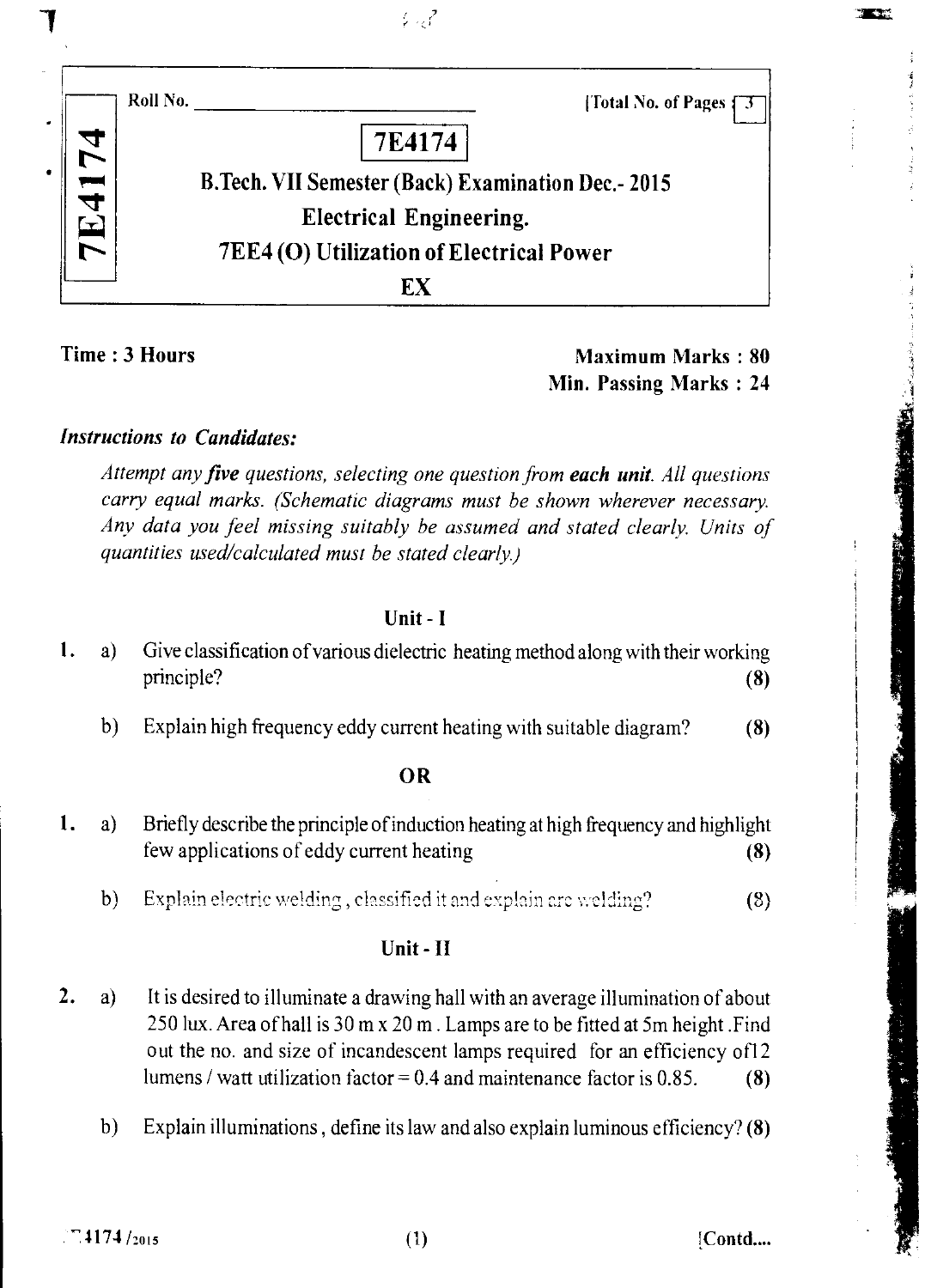## OR

- 2. a) A building measuring  $30m \times 20m$  is to be flood it on the front side with brightness of 25 lumen / Sqmtr coefficient of reflection is 0.25 . Lamps of 500 w having lumens output of 8000 each are used assumed beam factor  $= 0.6$ , waste light factor 1.2 and maintenance factor 0.75 determine no. of  $1000$  w having furter souput of 8000 each are used assumed beam factor  $= 0.6$ , waste light factor 1.2 and maintenance factor 0.75 determine no. of lamps required. (8)
	- b) With help of neat sketch diagram explain construction and working of sodium vapour lamp. (8)

## Unit - III

- 3. a) Explain principles and applications of electrolysis provide a suitable diagram if needed? if needed?  $(8)$ 
	- b) Describe the phenomina of electrode position also provide factor which on which quantity of electrode position depends? (8)

## OR

- 3. a) Explain electro extraction and electroplating, also describe its performance method? method?  $(8)$ 
	- b) Explain the following terms in detail (8)
		- i) Electro polishing
		- ii) Electrocleaning.

## Unit - IV

- 4. a) Explain the suitability of DC series motor for its application in electric locomotive for traction duty? (8)
	- b) Explain supply for electric traction system: comparison and application of different system.  $(8)$

## OR

- 4. a) Explain Ac system of electric traction with help of suitable comparision and neat diagram. neat diagram . (8)
	- b) Write short note on :
		- i) Conductor rail
		- $\ddot{a}$ Pantograph. (8)